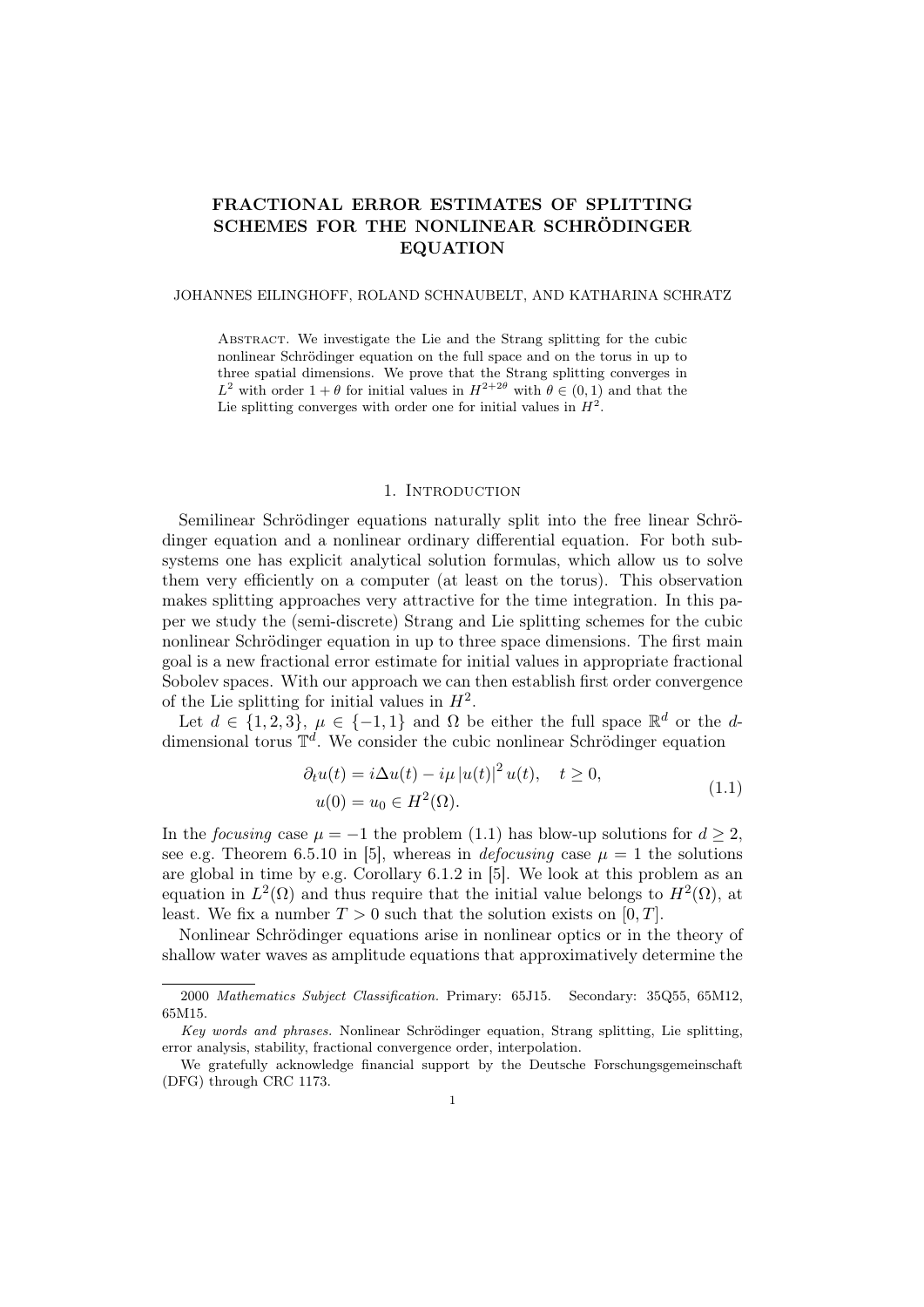evolution of wave packets. A variant of (1.1) with a potential term (the Gross– Pitaevskii equation) governs Bose–Einstein condensates. Further information on the physical background can be found in [18] and [19]. Semilinear Schrödinger equations are investigated in the monograph [5] in great detail and generality.

The cubic nonlinearity in (1.1) is the most important one for the applications, but can also be considered as a model case. Actually, our analysis can be extended to nonlinearities of the type  $i\varphi(|u|^2)u$  for smooth  $\varphi : \mathbb{R} \to \mathbb{R}$  with  $\varphi(0) = 0$ . However, to avoid technicalities in the context of fractional Sobolev spaces we restrict ourselves to the cubic case. To treat higher dimensions, we would have to work in higher order Sobolev spaces to ensure Sobolev embeddings into  $L^{\infty}$ . In the case of one or two spatial dimensions some simplifications of the proofs are possible, which we do not discuss.

One can easily solve the nonlinear ordinary differential equation

$$
\partial_t u(t) = -i\mu |u(t)|^2 u(t)
$$

by a simple formula and the linear equation

$$
\partial_t u(t) = i \Delta u(t)
$$

by means of the Fourier transform, which can numerically be approximated efficiently on the torus. This observation is exploited in the following splitting schemes for (1.1). In the Lie scheme the numerical solution after one time step  $\tau > 0$  starting at  $u_0 \in H^2(\Omega)$  is given by

$$
\Phi_{\tau}(u_0) := \exp(-i\mu \tau |\tilde{u}|^2)\tilde{u} \quad \text{with} \quad \tilde{u} := T(\tau)u_0,\tag{1.2}
$$

and in the Strang splitting scheme by

$$
\Psi_{\tau}(u_0) := T(\tau/2)u^{**}
$$
\nwith  $u^{**} := \exp(-i\mu\tau |u^*|^2)u^*$  with  $u^* := T(\tau/2)u_0$ ,\n
$$
(1.3)
$$

where  $T(\cdot)$  denotes the free Schrödinger group.

Second-order convergence of the Strang splitting scheme for initial values in  $H^4(\mathbb{R}^d)$  was shown by C. Lubich in [16] based on the theory of Lie derivatives (see also [13] for linear Schrödinger equations). More precisely, there exists a time step size  $\tau_0 \in (0,T]$  such that for all  $u_0 \in H^4(\mathbb{R}^d)$ ,  $\tau \in (0,\tau_0]$  and  $n \in \mathbb{N}$ with  $n\tau \in [0, T]$  we have

$$
||u(n\tau) - \Psi_\tau^n(u_0)||_{L^2} \leq C\tau^2
$$

with a constant  $C \geq 0$  depending only on the norm of u in  $C([0,T], H^4(\mathbb{R}^d))$ and on  $T$ , see Theorem 7.1 in [16]. The time step size restriction was elaborated in Section 5 in [11], where a similar result for PDEs with Burgers' nonlinearity was shown. The earlier paper [3] contains a convergence result for the case  $d = 2$ and a general globally Lipschitz nonlinearity. Our considerations take place on a fixed time interval  $[0, T]$  within the maximal existence interval. The long-time behavior of numerical (splitting) schemes for a spectral semi-discretization of nonlinear Schrödinger equations was investigated in [8] and [9], see also [6]. For a quasilinear Schrödinger equation and solutions in  $H^7$ , the paper [15] provides error estimates in  $H<sup>1</sup>$  of the Strang splitting combined with a frequency cut-off.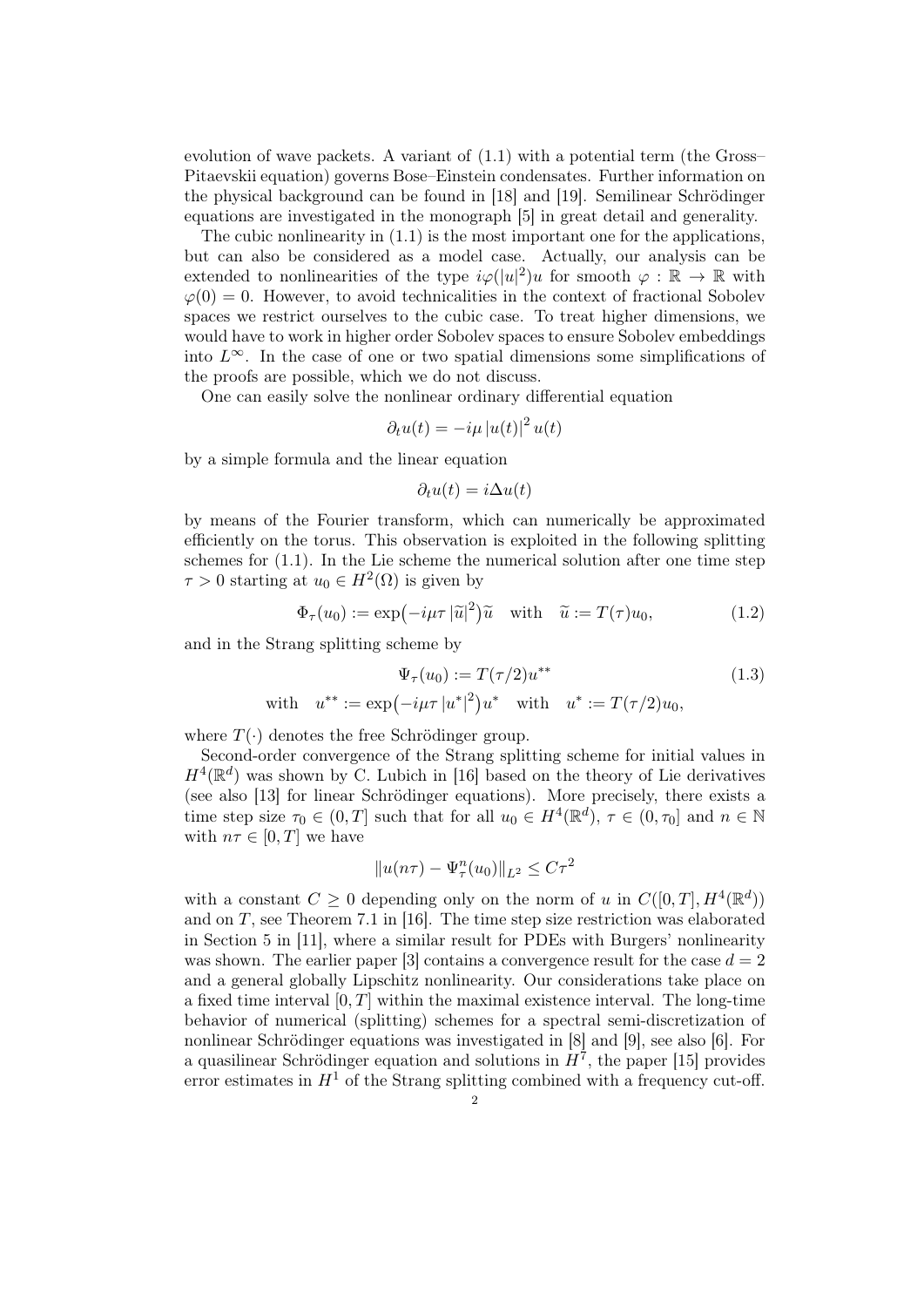For smooth solutions a Taylor series expansion shows that the Lie and the Strang splitting are of classical order one and two, respectively. Hence, more regular initial data will not lead to a higher order of convergence. Higher-order splitting methods for Schrödinger equations were investigated in [20], and in [21] for the Gross–Pitaevskii equation.

In our first Theorem 3.1 we reduce the level of regularity of the solutions to  $H^{2+2\theta}$  with  $\theta \in (0,1)$  and show an error estimate in  $L^2$  of the Strang splitting with the corresponding fractional convergence order  $1 + \theta$ . We then use an analogous fractional convergence result to show a first order error estimate in  $L^2$  for the Lie splitting with initial values in  $H^2$ , see Theorem 3.8. Results for the Lie splitting in the case of the cubic NLS have been known so far only in spaces of functions on the torus with summable Fourier coefficients. See Proposition IV.6 of [6], where the calculus of Lie derivatives was used. Moreover, for nonlinearities of the type  $i\lambda|u|^p u$  with  $p < 4/3$  in [12] first order convergence of the Lie splitting in  $L^2$  was shown for initial values in  $H^2$  by different methods than ours. In this paper we focus on the time integration and do not treat the space discretization (which was studied in e.g. [6]).

We first prove a local error bound and that the numerical solution after one time step  $\tau > 0$  is a Lipschitz function of the initial value. To iterate this stability estimate, the Lipschitz constant has to be of the form  $e^{c\tau}$ . One then obtains a Lipschitz bound on time intervals  $[0, n\tau]$  with constant  $e^{cn\tau}$ . Because of the nonlinearity, c depends on the (so far uncontrolled)  $H<sup>s</sup>$ -norm of the numerical solution on [0,  $n\tau$ ], cf. Lemmas 3.3 and 3.10. Here we take  $s = 2$  for the Strang splitting and  $s = 7/4$  in the Lie case. By means of a telescoping sum, see e.g. [10] or [16], we then deduce a global error bound in our Theorems 3.1 and 3.8. Here the error is measured in  $L^2$ , but one can bound it also in  $H^s$  (with a smaller fractional convergence order). Since the solution itself is bounded in  $H<sup>s</sup>$ , the needed a priori estimate on the numerical solution in  $H<sup>s</sup>$  follows under an additional step size restriction, see [11] or our Lemmas 3.5 and 3.11.

In contrast to [6] or [16], we do not use Lie derivatives and commutators to show the local error estimate. Instead we employ an error formula which is derived by iterating Duhamel's formula for the solution and by replacing the exponential function in the numerical scheme by a Taylor expansion, see [4] for a similar procedure. We split the error formula into a quadrature error and several remainder terms as in e.g. [4] or [7]. The main novelty of our approach is the use of fractional convergence results. They allow us to treat initial values in spaces larger than  $H<sup>4</sup>$  (which was taken in [16]). Moreover, for the Lie splitting the fractional convergence in  $H^{7/4}$  is crucial for the necessary a priori bound in  $H^{7/4}$  of the numerical solution. The needed estimates involving fractional orders are established by various interpolation arguments, e.g. when controlling quadrature errors.

This paper is organised as follows. In Section 2 we describe the functional analytic framework and recall a few facts about the cubic nonlinear Schrödinger equation. The two convergence theorems and various lemms are presented in Section 3. Section 4 is devoted to the proof of the claims in  $H^2(\Omega)$  for the Strang splitting, while the statements in  $L^2(\Omega)$  for the Strang splitting are shown in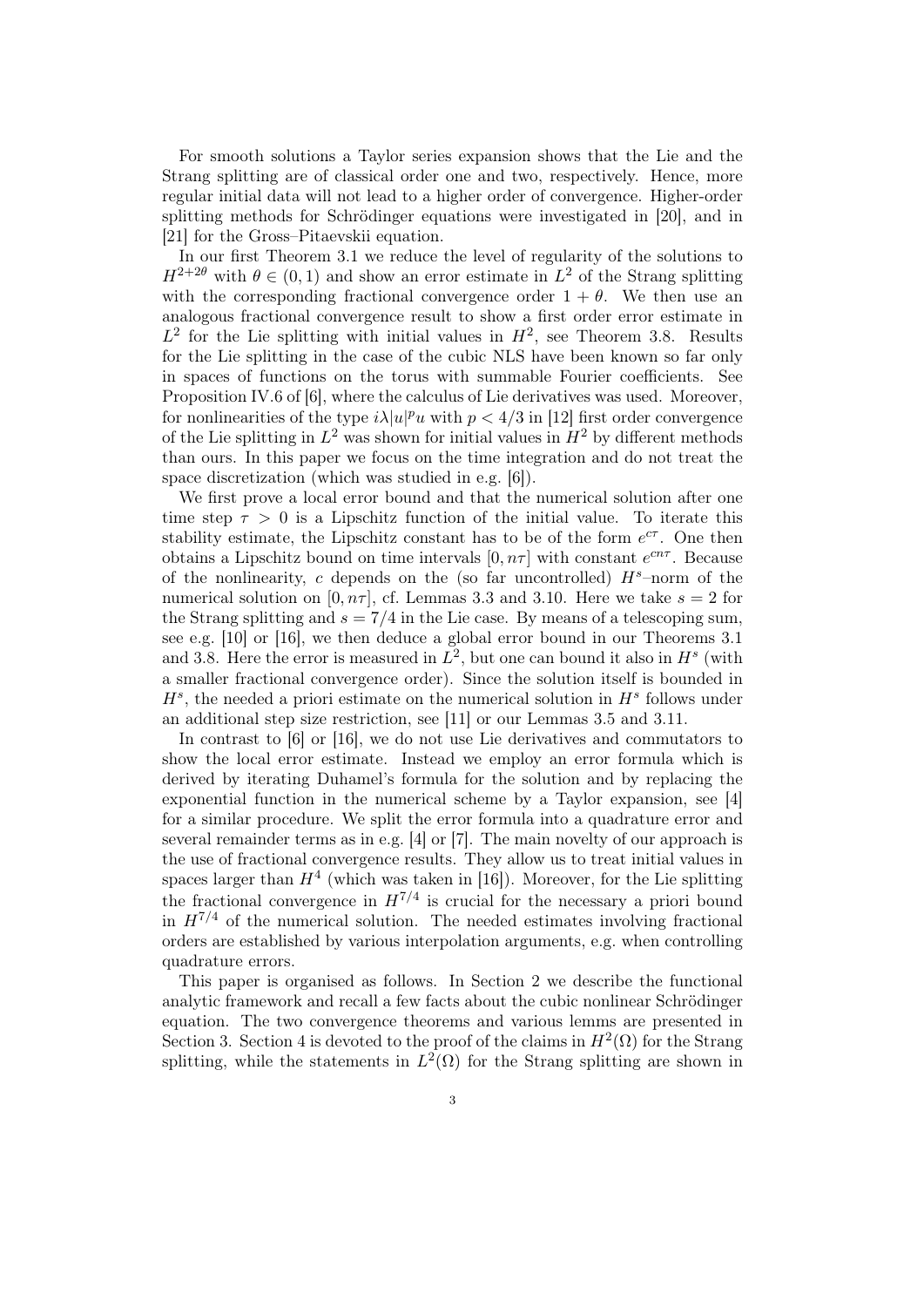Section 5. The proof of the convergence theorem for the Lie splitting is presented in Section 6.

## 2. Functional analytic setting

Throughout this paper,  $I$  denotes the identity operator and  $c$  a generic constant (possibly depending on d). We work on the spatial domain  $\Omega \in \{ \mathbb{R}^d, \mathbb{T}^d \}$ for  $d \in \{1, 2, 3\}$ . We use the fractional Sobolev spaces

$$
H^{s}(\Omega) := \{ f \in L^{2}(\Omega) \mid \mathcal{F}^{-1}\big( (1 + |\xi|^{2})^{s/2} \mathcal{F} f \big) \in L^{2}(\Omega) \}
$$

for  $s \geq 0$  equipped with the norms

$$
||f||_{H^s} := \left\|\mathcal{F}^{-1}\big((1+|\xi|^2)^{s/2}\mathcal{F}f\big)\right\|_{L^2} = \left\|(1+|\xi|^2)^{s/2}\mathcal{F}f\right\|_{L^2},
$$

where  $\mathcal F$  and  $\mathcal F^{-1}$  denote the unitary Fourier transform and its inverse, both on  $\mathbb{R}^d$  and  $\mathbb{T}^d$ . On the torus one actually has the norm of  $\ell^2(\mathbb{Z}^d)$  on the right-hand side of the above identity. We abbreviate  $H^s := H^s(\Omega)$  with  $H^0 = L^2(\Omega)$ . Since  $d \leq 3$ , we have the Sobolev embedding  $H^s \hookrightarrow L^p$  for  $\frac{1}{p} \geq \frac{1}{2} - \frac{s}{3}$  $\frac{s}{3}$  and  $p \in (2,\infty)$ , see e.g. in Corollary 2.2 of [1]. For  $s > 3/2$ , one further has  $H^s \hookrightarrow L^{\infty}$  since

$$
||f||_{\infty} \leq c ||\mathcal{F}f||_1 \leq c ||(1+|\cdot|^2)^{-s/2}||_2 ||f||_{H^s} \leq c ||f||_{H^s}.
$$

We define the operators

 $A: H^2 \to L^2$ ;  $Au := i\Delta u$ , and  $B: H^2 \to L^2$ ;  $B(u) := -i\mu |u|^2$ .

The free Schrödinger group generated by  $A$  is designated by  $T(\cdot)$ . We observe that  $I - \Delta : H^{s+2} \to H^s$  is an isomorphism and that  $T(\cdot)$  induces a unitary  $C_0$ –group on  $H^s$  generated by  $i\Delta$  on  $H^{s+2}$  for all  $s \geq 0$ , which we also denote by  $T(\cdot)$ . With this notation problem (1.1) takes the form

$$
\partial_t u(t) = Au(t) + B(u(t))u(t), \quad t \ge 0,
$$
  
 
$$
u(0) = u_0 \in H^2.
$$
 (2.1)

We look at the two "subproblems"

$$
\partial_t v(t) = Av(t) = i\Delta v(t), \quad t \ge 0,
$$
  

$$
v(0) = v_0 \in H^2,
$$

and

$$
\partial_t w(t) = B(w(t))w(t) = -i\mu |w(t)|^2 w(t), \quad t \ge 0,
$$
  

$$
w(0) = w_0 \in H^2.
$$

The first subproblem is uniquely solved by  $v(t) = T(t)v_0$  and the second one by  $w(t) = e^{tB(w_0)}w_0$ . For both systems we thus have explicit analytical solution formulas. A fully discrete numerical approximation to the solution of the first subproblem can effectively be computed at least for the torus using the fast Fourier transform, see e.g. [6]. The solution of the second subproblem can quickly be calculated by means of the solution formula. Therefore splitting methods like  $(1.2)$  and  $(1.3)$  are very attractive for the numerical treatment of  $(1.1)$ . With the above notations the Lie splitting  $(1.2)$  reads

$$
\Phi_{\tau}(u_0) := \exp(\tau B(\tilde{u})) \tilde{u} \quad \text{with} \quad \tilde{u} := T(\tau)u_0 \tag{2.2}
$$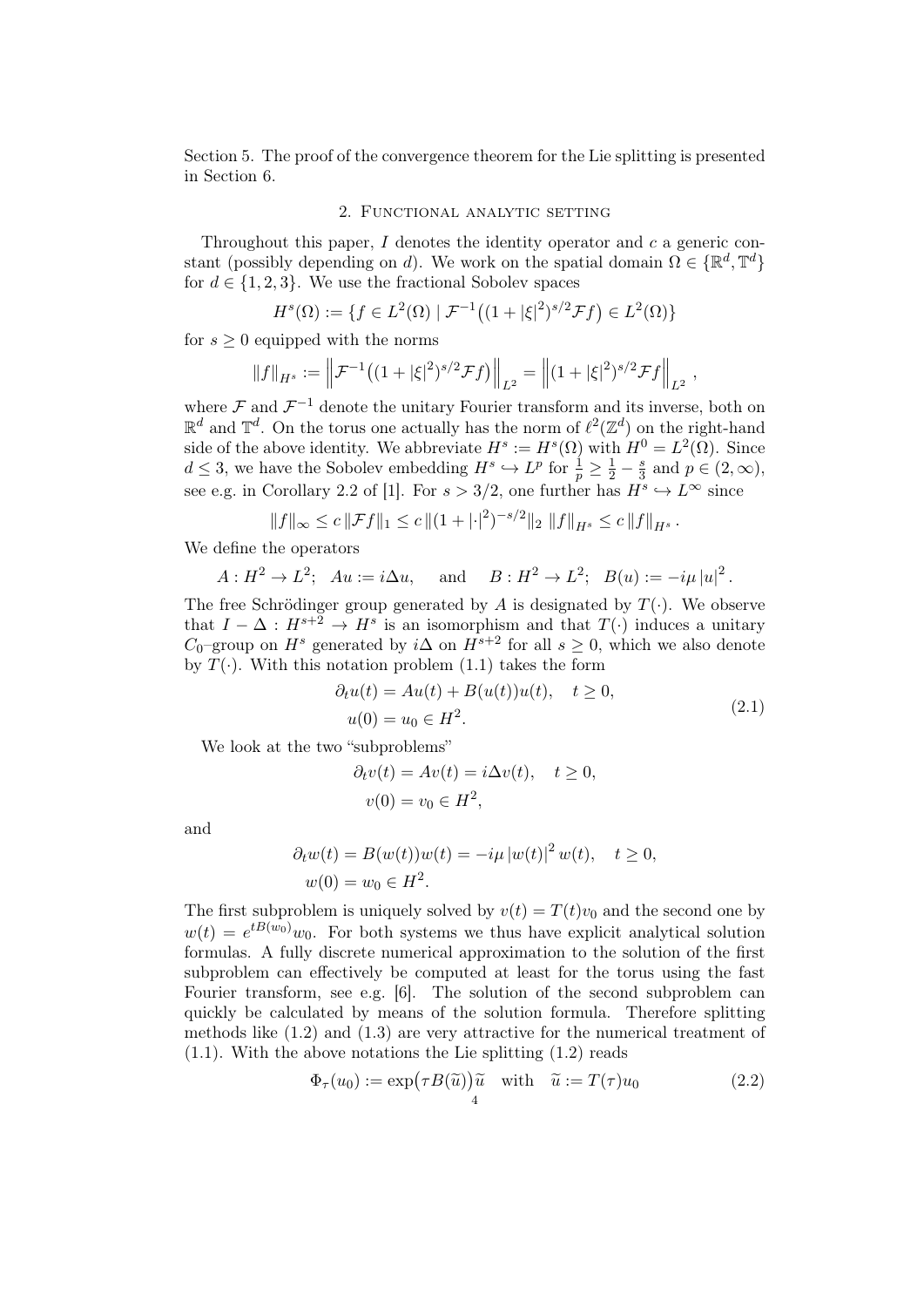and the Strang splitting (1.3) becomes

$$
\Psi_{\tau}(u_0) := T(\tau/2)u^{**}
$$
\nwith  $u^{**} := \exp(\tau B(u^*))u^*$  and  $u^* := T(\tau/2)u_0$ . (2.3)

We recall the well-known fact that the space  $H^s$  is an algebra if  $s > 3/2$  and several related properties which are crucial for our analysis.

**Lemma 2.1.** (a) For  $s \in [s_0, s_1] \subseteq (3/2, \infty)$ , the product of functions  $f, g \in$  $H<sup>s</sup>$  also belongs to  $H<sup>s</sup>$  and satisfies

$$
||fg||_{H^s} \le c ||f||_{H^s} ||g||_{H^s}.
$$

(b) For  $s \in [s_0, s_1] \subseteq (3/2, \infty)$ ,  $t \geq 0$ , and  $v, w \in H^s$  with  $||v||_{H^s} \leq r$  and  $||w||_{H^s} \leq r$ , we have

$$
||B(v)||_{H^{s}} \leq cr^{2},
$$
  
\n
$$
||B(v) - B(w)||_{H^{s}} \leq cr ||v - w||_{H^{s}},
$$
  
\n
$$
||e^{tB(v)}||_{H^{s}} \leq e^{ctr^{2}}.
$$

The constants only depend on  $s_0$  and  $s_1$ .

*Proof.* (a): Let  $s > 3/2$  and  $f, g \in H^s$ . From the estimate

$$
(1+|\xi|^2)^{s/2} \le c\Big(\big(1+|\xi-\eta|^2\big)^{s/2} + \big(1+|\eta|^2\big)^{s/2}\Big)
$$

and  $\mathcal{F}(fg) = c(\mathcal{F}f) * (\mathcal{F}g)$  we derive that

$$
(1+|\xi|^2)^{s/2} |\mathcal{F}(fg)(\xi)| = c \int_{\mathbb{R}^d} (1+|\xi|^2)^{s/2} (|\mathcal{F}f)(\xi-\eta)(\mathcal{F}g)(\eta)| d\eta
$$
  
\$\leq c \left( \left| (1+|\cdot|^2)^{s/2} \mathcal{F}f \right| \* |\mathcal{F}g| \right)(\xi) + c \left( |\mathcal{F}f| \* \left| (1+|\cdot|^2)^{s/2} \mathcal{F}g \right| \right)(\xi).

Young's inequality and the Sobolev embedding thus yield

$$
||fg||_{H^{s}} \le c(||f||_{H^{s}} ||\mathcal{F}g||_{L^{1}} + ||\mathcal{F}f||_{L^{1}} ||g||_{H^{s}})
$$
  

$$
\le c(||f||_{H^{s}} ||g||_{L^{\infty}} + ||f||_{L^{\infty}} ||g||_{H^{s}}) \le c||f||_{H^{s}} ||g||_{H^{s}}.
$$

(b): The first two estimates follow directly from part (a). For  $t \geq 0$  and  $v \in H^s$ with  $s > 3/2$  and  $||v||_{H^s} \leq r$  we calculate

$$
\left\|e^{tB(v)}\right\|_{H^s} \le \sum_{n=0}^{\infty} \frac{t^n}{n!} \left\|B(v)\right\|_{H^s}^n \le \sum_{n=0}^{\infty} \frac{t^n (cr^2)^n}{n!} = e^{ctr^2}.
$$

**Remark 2.2.** In the rest of this paper we only deal with the case  $s \in [7/4, 4]$ , so that the constant  $c$  in the previous lemma can be chosen independently of  $s$ .

Additionally, for  $f \in L^2$  and  $g \in H^2$  the Sobolev embedding yields

$$
||fg||_{L^{2}} \le ||f||_{L^{2}} ||g||_{L^{\infty}} \le c ||f||_{L^{2}} ||g||_{H^{2}}.
$$
\n(2.4)

Theorem 4.1 in [14] shows that for  $u_0 \in H^s$  with  $s \geq 2$  the problem (2.1) is locally wellposed; i.e., there exists a time  $T > 0$  such that there exists a unique solution  $u = u(\cdot, u_0) \in C([0, T], H^s)$  of  $(2.1)$ . Throughout the paper T is chosen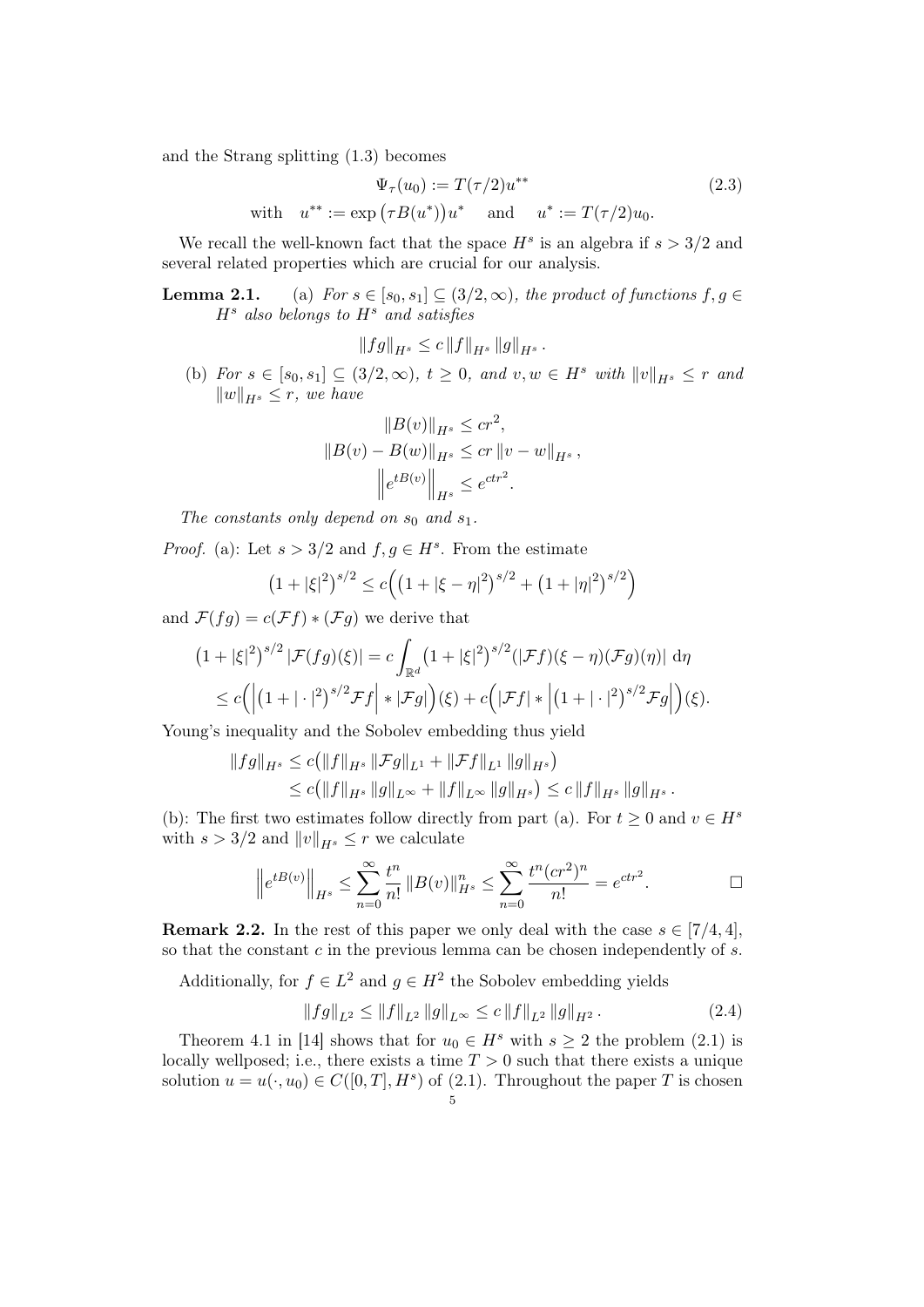in this way. (In the defocusing case  $\mu = 1$  one obtains a global solution on  $\mathbb{R}_+$ , but we will not need this fact.) The solution is given by Duhamel's formula

$$
u(t) = T(t)u_0 - i\mu \int_0^t T(t - r) (|u(r)|^2 u(r)) dr.
$$
 (2.5)

Since  $H^s$  is an algebra, the function  $|u|^2 u$  belongs to  $C([0,T], H^s)$ . Hence, u is also contained in  $C^1([0,T], H^{s-2})$  and solves  $(2.1)$  in  $H^{s-2}$  by standard semigroup theory. Below, we use the quantities

$$
M_s:=\sup_{t\in[0,T]}\|u(t)\|_{H^s}\quad\text{for $s\ge 0$,}\qquad M_{2,\theta}:=\sup_{t\in[0,T]}\|u(t)\|_{H^{2+2\theta}}\quad\text{for $\theta\in[0,1)$},
$$

whenever these expressions are finite. We remark that  $M_s$  and  $M_{2,\theta}$  depend only on  $u_0$ , s,  $\theta$  and T, and that we have  $M_s \leq M_2 \leq M_{2,\theta}$  for all  $\theta \in (0,1)$ and  $s \in [0, 2)$ . We next state several important regularity properties of the free Schrödinger group and the solutions to  $(2.1)$ .

**Lemma 2.3.** Let  $\eta \in (0,1)$  and  $s \geq 0$ .

(a) For  $f \in H^{2\eta}$  and  $g \in H^2$ , we have  $fg \in H^{2\eta}$  and

$$
||fg||_{H^{2\eta}} \leq c ||f||_{H^{2\eta}} ||g||_{H^2}.
$$

(b) For each  $y \in H^{s+2\eta}$ , the mapping  $T(\cdot)y : [0, \infty) \to H^s$  is  $\eta$ -Hölder continuous with

$$
||T(t_1)y - T(t_2)y||_{H^s} \le c |t_1 - t_2|^\eta ||y||_{H^{s+2\eta}}
$$

for all  $t_1, t_2 \geq 0$ .

(c) Let  $s > 3/2$ . For each  $y \in H^{s+2\eta}$  the solution  $u(\cdot, y) : [0, T] \to H^s$  of  $(2.1)$  is  $\eta$ -Hölder continuous with

$$
||u(t_1, y) - u(t_2, y)||_{H^s} \le c(M_{s+2\eta} + M_s^3 T^{1-\eta} + TM_{s+2\eta}^3) |t_1 - t_2|^\eta
$$
  
=:  $C(M_{s+2\eta}, T) |t_1 - t_2|^\eta$ 

for all  $t_1, t_2 \in [0, T]$ .

The above constants c do not depend on  $\eta$ .

*Proof.* Let  $\eta \in (0,1)$ . We first recall that  $H^{s+2\eta}$  is an interpolation space between  $H^s$  and  $H^{s+2}$  by Theorem 5.4.1 in [2] in combination with the Fourier transform. (See also Theorems 6.2.4 and 6.4.4 in [2] for  $\mathbb{R}^d$ .) We observe that the involved constants can be chosen independently of  $n$ .

(a) Let  $g \in H^2$ . The norms of the linear operators  $V_1 : L^2 \to L^2$  and  $V_2: H^2 \to H^2$  given by  $V_j f := fg$  are bounded by  $c \|g\|_{H^2}$  due to (2.4) and Lemma 2.1. Assertion (a) then follows by interpolation.

(b) Let  $t_1, t_2 \geq 0$  with  $t_1 \neq t_2$  be fixed. We look at the linear mapping  $\widetilde{T}_{t_1,t_2}: H^s \to H^s$ ;  $\widetilde{T}_{t_1,t_2}y := T(t_1)y - T(t_2)y$ , which is bounded by 2. We also use its restriction  $\widetilde{T}_{t_1,t_2}: H^{s+2} \to H^s$ . For  $y \in H^s$ , we have  $\frac{d}{dt}T(t)y = T(t)Ay$ and hence

$$
\left\|\widetilde{T}_{t_1,t_2}y\right\|_{H^s}\leq \sup_{t\in[t_1,t_2]}\left\|T(t)Ay\right\|_{H^s}|t_1-t_2|\leq |t_1-t_2|\left\|y\right\|_{H^{s+2}}.
$$

Interpolation then yields assertion (b).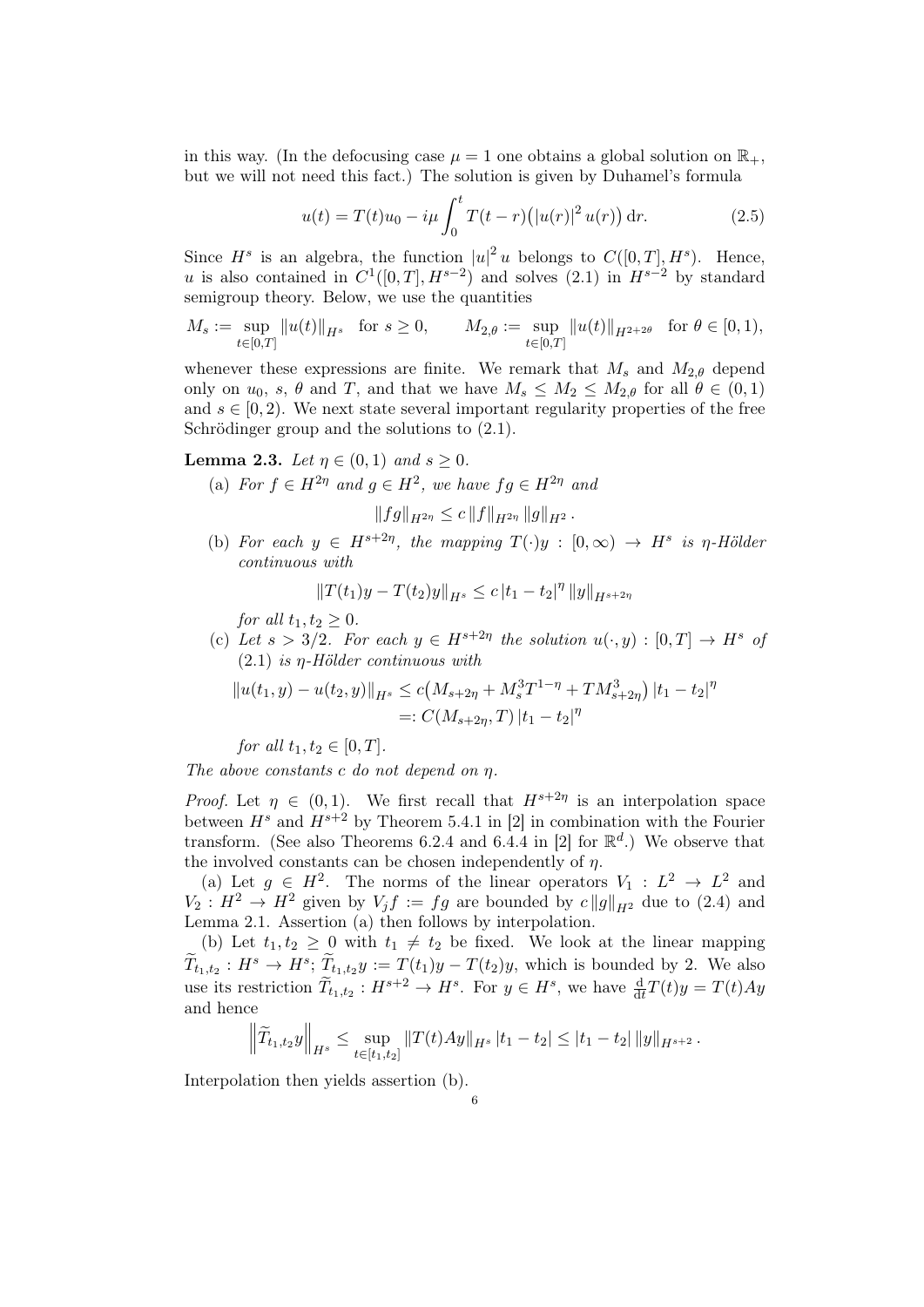(c) The representation (2.5), part (b) and Lemma 2.1 imply

$$
||u(t_1, y) - u(t_2, y)||_{H^s}
$$
  
\n
$$
\leq ||T(t_1)y - T(t_2)y||_{H^s} + \int_{t_1}^{t_2} ||T(t_2 - s)[u(s) |u(s)|^2]||_{H^s} ds
$$
  
\n
$$
+ \int_0^{t_1} ||(T(t_2 - t_1) - 1)T(t_1 - s)[u(s) |u(s)|^2]||_{H^s} ds
$$
  
\n
$$
\leq c |t_1 - t_2|^{\eta} ||y||_{H^{s+2\eta}} + cM_s^3 |t_1 - t_2|^{\eta} T^{1-\eta} + c |t_1 - t_2|^{\eta} T M_{s+2\eta}^3
$$
  
\nfor  $0 \leq t_1 \leq t_2 \leq T$ .

### 3. STATEMENT OF THE RESULTS

The first main result of this paper is the following fractional convergence theorem for the Strang splitting.

**Theorem 3.1.** For all  $\theta \in (0,1)$  and  $u_0 \in H^{2+2\theta}$ , there exists a maximal time step size  $\tau_0 > 0$  such that for all  $\tau \in (0, \tau_0]$  and  $n \in \mathbb{N}$  with  $n\tau \in [0, T]$ , we have

$$
||u(n\tau) - \Psi_\tau^n(u_0)||_{L^2} \leq C\tau^{1+\theta}
$$

with a constant  $C \geq 0$  that depends only on  $u_0$  and T. More precisely, C depends only on T and  $M_{2,\theta}$ . The number  $\tau_0 = \tau_0(M_{2,\theta}, M_2, \theta, T)$  is given by Lemma 3.5.

In Remark 3.12 we comment on a variant of the maximal step size which does not depend on  $\theta$  itself. The strategy of the proof of the theorem is similar as in [16] for the case  $\theta = 1$ . We first show that the local error in  $H^2$  is of order  $1 + \theta$ .

**Lemma 3.2.** For all  $\theta \in (0,1)$  and  $u_0 \in H^{2+2\theta}$ , we have

 $||u(\tau) - \Psi_{\tau}(u_0)||_{H^2} \leq C_1 \tau^{1+\theta}$ 

with a constant  $C_1 > 0$  depending only on T and  $M_2$   $\theta$ .

This local error bound will be combined with the following stability result for the scheme in  $H^2$ .

**Lemma 3.3.** Let  $M \geq 0$  and  $u_0, v_0 \in H^2$  with  $||u_0||_{H^2} \leq M$  and  $||v_0||_{H^2} \leq M$ . There exists a constant  $C_2 \geq 0$ , only depending on T and M, such that

$$
\|\Psi_{\tau}(u_0) - \Psi_{\tau}(v_0)\|_{H^2} \le e^{C_2 \tau} \|u_0 - v_0\|_{H^2}
$$

for all  $\tau \in (0, T]$ .

Here the precise form of the constant in the estimate is crucial since its  $n$ th power will enter in the proof of the main result. The next property of the numerical approximation will also be needed in this proof.

**Definition 3.4.** Let  $T > 0$ ,  $\tau_0 \in (0, T]$ , u be a solution of (1.1) defined on [0, T] and  $\phi_{\tau}$  be a time integration scheme. For an initial value  $u_0 \in H^s$  we call the numerical solution  $\phi_{\tau}^{n}(u_0)$  strongly bounded in  $H^s$  if there exists a constant  $\hat{C} \geq 0$ , only depending on u<sub>0</sub> and T, such that for all  $\tau \in (0, \tau_0]$ ,  $n \in \mathbb{N}$  with  $n\tau \in [0,T]$  and  $k \in \{0,\ldots,n\}$  we have  $\left\|\phi_{\tau}^{n-k}(u(k\tau))\right\|_{H^s} \leq \widehat{C}$ .

Our numerical solutions are strongly bounded in  $H^2$ .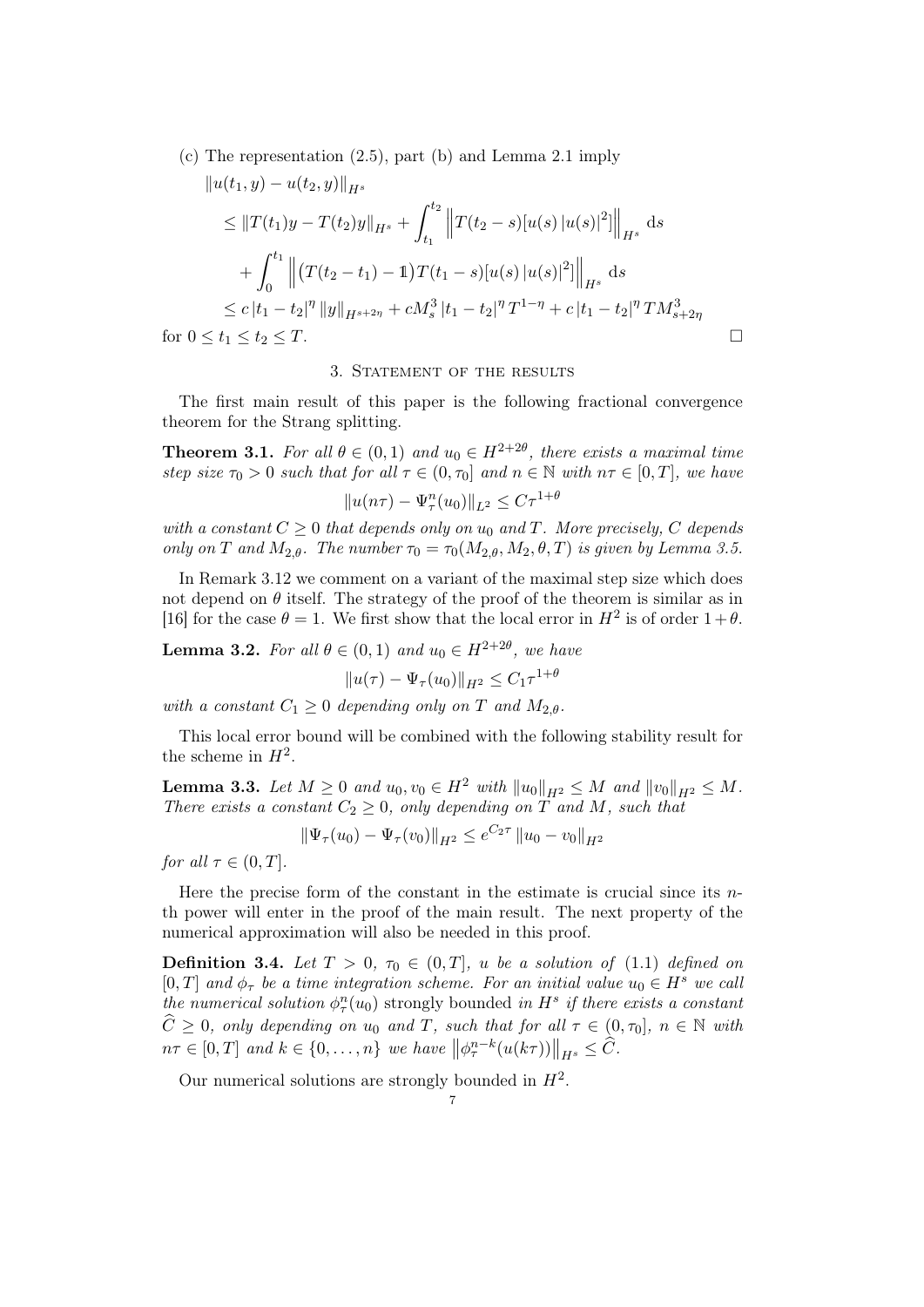**Lemma 3.5.** Let  $\theta \in (0,1)$  and  $u_0 \in H^{2+2\theta}$ . There exists a maximal time step size  $\tau_0 > 0$  given by

$$
\tau_0 := \min \left\{ \left( \frac{M_2}{Te^{TC_2}C_1} \right)^{1/\theta}, T \right\}
$$

with  $C_1$  from Lemma 3.2 and  $C_2$  from Lemma 3.3, such that the following two statements hold true.

(a) For all  $\tau \in (0, \tau_0]$  and  $n \in \mathbb{N}$  with  $n\tau \in [0, T]$ , we have

 $\|\Psi_{\tau}^n(u_0) - u(n\tau)\|_{H^2} \leq C\tau^{\theta}$ 

with a constant  $C \geq 0$  depending only on T and  $M_{2,\theta}$ ; i.e., the Strang splitting converges in  $H^2$  with order  $\theta$ .

(b)  $\Psi_{\tau}$  is strongly bounded; i.e., there exists a constant  $\widehat{C} \geq 0$ , only depending on  $M_2$ , such that  $\left\|\Psi_{\tau}^{n-k}(u(k\tau))\right\|_{H^2} \leq \widehat{C}$  for all  $\tau \in (0, \tau_0]$  and  $n \in \mathbb{N}$ with  $n\tau \in [0, T]$  and  $k \in \{0, \ldots, n\}$ . In particular, the numerical solution is bounded in  $H^2$  (choose  $k = 0$ ).

The above lemmas are proved in Section 4. In the next lemma we show that the local error in  $L^2$  is of order  $2 + \theta$ , instead of order  $1 + \theta$  as in  $H^2$ .

**Lemma 3.6.** For all  $\theta \in (0,1)$ ,  $u_0 \in H^{2+2\theta}$  and  $\tau \in (0,T]$ , we have  $||u(\tau) - \Psi_{\tau}(u_0)||_{L^2} \leq C_3 \tau^{2+\theta}$ 

with a constant  $C_3 \geq 0$  depending only on T and  $M_{2,\theta}$ .

Because of the nonlinearity, in  $L^2$  we only obtain a weaker stability property than in Lemma 3.3, which we call  $H^2$ -conditional stability. For this reason we have to invoke the strong boundedness in  $H^2$ . It is used to apply Lady Windermere's fan, see [10], in the proof of Theorem 3.1.

**Lemma 3.7.** Let  $M \ge 0$  and  $u_0, v_0 \in H^2$  with  $||u_0||_{H^2} \le M$  and  $||v_0||_{H^2} \le M$ . Then there exists a constant  $C_4 \geq 0$ , only depending on T and M, such that

$$
\|\Psi_{\tau}(u_0) - \Psi_{\tau}(v_0)\|_{L^2} \le e^{C_4 \tau} \|u_0 - v_0\|_{L^2}
$$

for all  $\tau \in (0, T]$ .

The preceding two lemmas and Theorem 3.1 are shown in Section 5. The convergence theorem for the Lie splitting is established in an analogous way, but using strong boundedness in  $H^{7/4}$ . Due to this choice of s, we still have the embedding into  $L^{\infty}$  and a local error estimate of order greater than one.

**Theorem 3.8.** For all  $u_0 \in H^2$ , there exists a maximal time step size  $\tau_0 > 0$ such that for all  $\tau \in (0, \tau_0]$  and  $n \in \mathbb{N}$  with  $n\tau \in [0, T]$ , we have

$$
||u(n\tau) - \Phi_\tau^n(u_0)||_{L^2} \le C\tau
$$

with a constant  $C \geq 0$  that depends only on  $u_0$  and T. More precisely, C depends only on T and M<sub>2</sub>. The number  $\tau_0 = \tau_0(M_2, T)$  is given by Lemma 3.11.

For the Lie splitting we again have local error bounds, stability estimates and strong boundedness.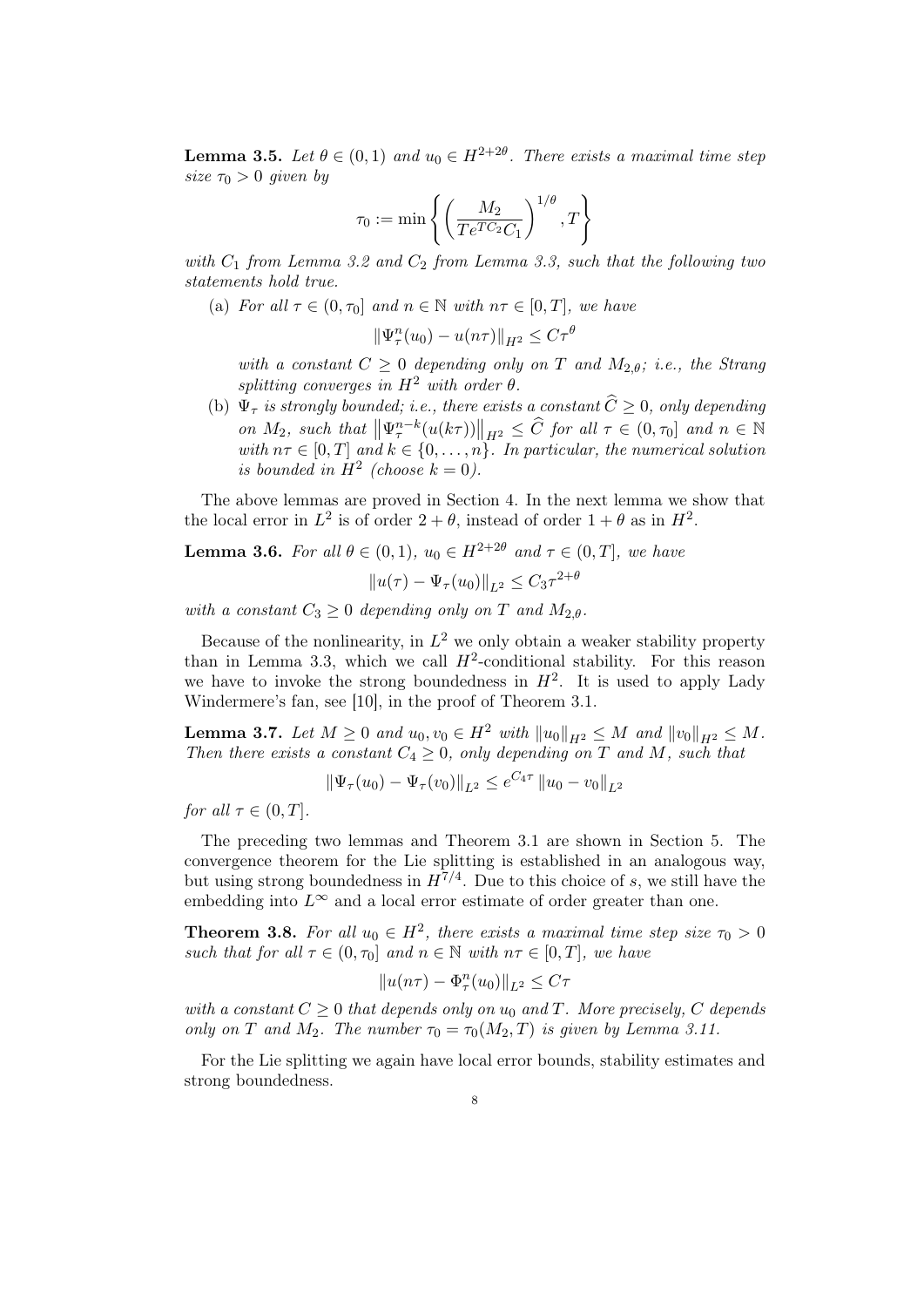**Lemma 3.9.** For all  $u_0 \in H^2$  and  $\tau \in (0, T]$ , we have

$$
||u(\tau) - \Phi_{\tau}(u_0)||_{H^{7/4}} \leq C_5 \tau^{9/8},
$$
  

$$
||u(\tau) - \Phi_{\tau}(u_0)||_{L^2} \leq C_7 \tau^2
$$

with constants  $C_5, C_7 \geq 0$  depending only on T and  $M_2$ .

**Lemma 3.10.** Let  $M \ge 0$  and  $u_0, v_0 \in H^2$  with  $||u_0||_{H^{7/4}} \le M$  and  $||v_0||_{H^{7/4}} \le M$ . Then there are constants  $C_6, C_8 \geq 0$ , only depending on T and M, such that

$$
\|\Phi_{\tau}(u_0) - \Phi_{\tau}(v_0)\|_{H^{7/4}} \le e^{C_6 \tau} \|u_0 - v_0\|_{H^{7/4}},
$$
  

$$
\|\Phi_{\tau}(u_0) - \Phi_{\tau}(v_0)\|_{L^2} \le e^{C_8 \tau} \|u_0 - v_0\|_{L^2}
$$

for all  $\tau \in (0, T]$ .

**Lemma 3.11.** Let  $u_0 \in H^2$ . There exists a maximal time step size  $\tau_0 > 0$ , which is given by

$$
\tau_0:=\min\left\{\left(\frac{M_2}{Te^{TC_6}C_5}\right)^8, T\right\}
$$

with  $C_5$  from Lemma 3.9 and  $C_6$  from Lemma 3.10, such that the following two statements hold true.

(a) For all  $\tau \in (0, \tau_0]$  and  $n \in \mathbb{N}$  with  $n\tau \in [0, T]$ , we have

$$
\|\Phi_{\tau}^n(u_0) - u(n\tau)\|_{H^{7/4}} \le C\tau^{1/8}
$$

with a constant  $C \geq 0$  depending only on T and  $M_2$ ; i.e., the Lie splitting converges in  $H^{7/4}$  with order 1/8.

(b)  $\Phi_{\tau}$  is strongly bounded in  $H^{7/4}$ ; i.e., there exists a constant  $\widehat{C} \geq 0$ , only depending on  $M_2$ , such that  $\left\|\Phi_{\tau}^{n-k}(u(k\tau))\right\|_{H^{7/4}} \leq \widehat{C}$  for all  $\tau \in (0, \tau_0]$ and  $n \in \mathbb{N}$  with  $n\tau \in [0, T]$  and  $k \in \{0, \ldots, n\}$ . In particular, the numerical solution is bounded in  $H^{7/4}$  (choose  $k = 0$ ).

The proof of these lemmas and of Theorem 3.8 is given in Section 6.

**Remark 3.12.** Let  $u_0 \in H^2$ . One can show the assertions of Lemmas 3.9 and 3.10 also for the Strang splitting by similar arguments. Arguing as in Lemma 3.11, one then obtains the strong boundedness of the Strang splitting in  $H^{7/4}$  for a maximal step size  $\tau_0'$ . In this way it is possible to extend Theorem 3.1 to the case  $\theta = 0$ ; i.e., one derives first order convergence in  $L^2$  of the Strang scheme for  $u_0 \in H^2$ . Of course, this fact is not interesting since already the simpler Lie splitting has this property due to Theorem 3.8. However, using the Strang variants of Lemmas 3.9 and 3.10 one can also prove Theorem 3.1 with  $u_0 \in H^{2+2\theta}$  and order  $1+\theta$ , but replacing  $\tau_0$  by the maximal step size  $\tau'_0$  which does not depend on  $\theta$ . We omit the details of the proof of these claims.

### 4. PROOF OF THE STRONG BOUNDEDNESS IN  $H^2$

We prove Lemmas 3.2 and 3.3 and combine them to show Lemma 3.5.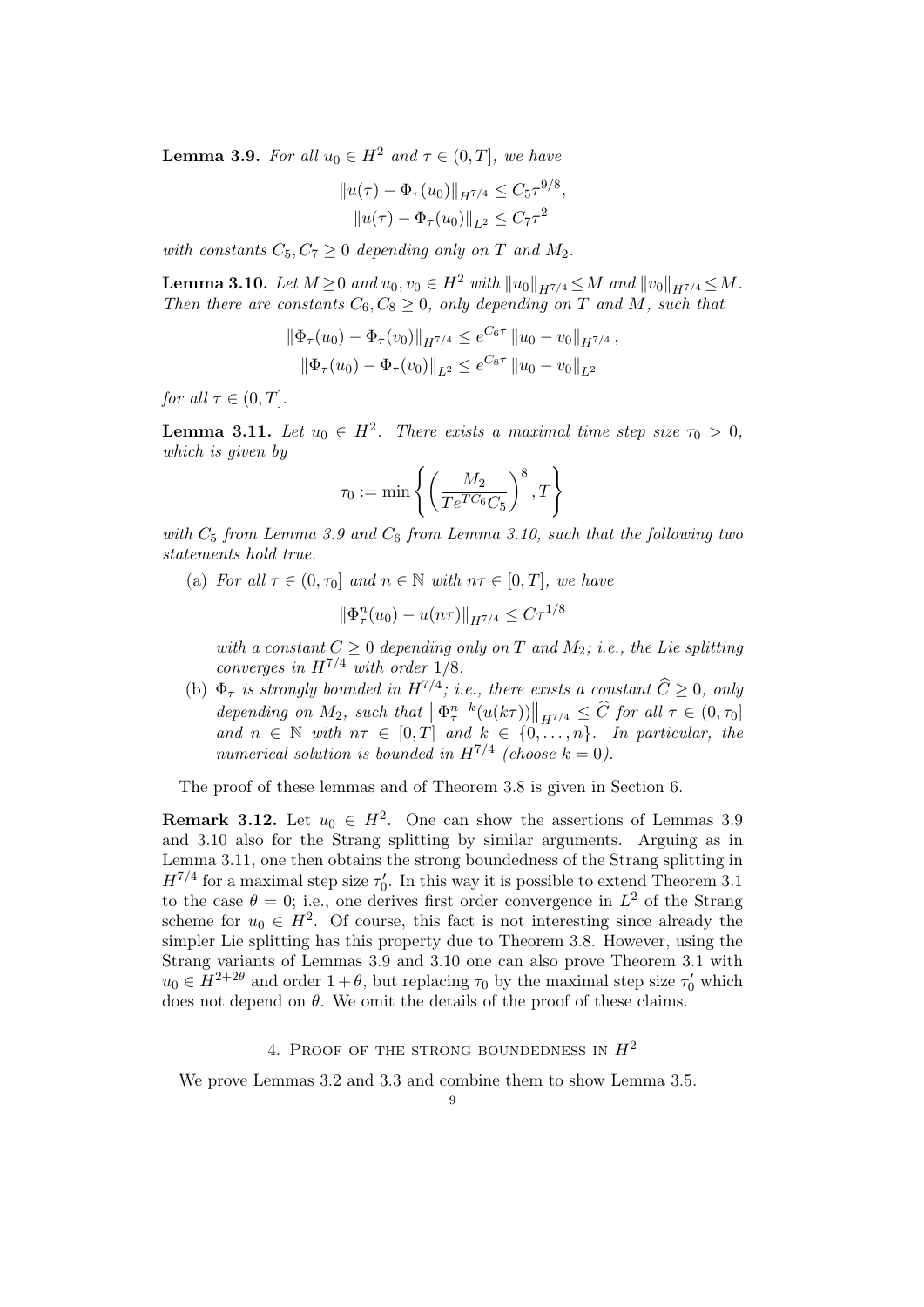4.1. Proof of Lemma 3.2. We start with an auxiliary lemma that we need later to apply interpolation theory.

**Lemma 4.1.** Let  $(X, \|\cdot\|)$  be a Banach space,  $T > 0$  and  $\tau \in (0, T]$ . We define the linear operators

 $V_1: C([0,T], X) \to X$ ,  $V_2: C^1([0,T], X) \to X$  and  $V_3: C^2([0,T], X) \to X$ by

$$
V_j f := \int_0^\tau f(s) \, \mathrm{d} s - \tau f(\tau/2)
$$

for  $j \in \{1,2,3\}$ . These operators are bounded with

$$
||V_1 f|| \leq c\tau ||f||_C, \quad ||V_2 f|| \leq c\tau^2 ||f||_{C^1} \quad and \quad ||V_3 f|| \leq c\tau^3 ||f||_{C^2}.
$$

The proof of this lemma transfers directly from the known scalar-valued case to our situation.

*Proof of Lemma 3.2.* Let  $\theta > 0$ ,  $u_0 \in H^{2+2\theta}$  and  $\tau > 0$ . By (2.5), the solution of  $(2.1)$  at time  $\tau$  is given by

$$
u(\tau) = T(\tau)u_0 + \int_0^{\tau} T(\tau - s)B(u(s))u(s) ds.
$$

Plugging this formula into itself, we derive the representation

$$
u(\tau) = T(\tau)u_0 + \int_0^{\tau} T(\tau - s)B(u(s))T(s)u_0 ds
$$
  
+ 
$$
\int_0^{\tau} T(\tau - s)B(u(s)) \int_0^s T(s - \sigma)B(u(\sigma))u(\sigma) d\sigma ds
$$
 (4.1)

in  $H^2$ . To show a corresponding formula for the numerical approximation, we use the Taylor expansion

$$
e^{\tau x} = I + \tau x + \int_0^{\tau} x^2 e^{sx} (\tau - s) \, \mathrm{d}s.
$$

Applying this identity to  $u^{**} = \exp(\tau B(u^*))u^*$ , we infer

$$
u^{**} = u^* + \tau B(u^*)u^* + \int_0^{\tau} (\tau - s)B(u^*)^2 e^{sB(u^*)} u^* ds.
$$

Since  $\Psi_{\tau}(u_0) = T(\tau/2)u^{**}$  and  $u^* = T(\tau/2)u_0$ , see (2.3), the numerical solution after one time step is then given by

$$
\Psi_{\tau}(u_0) = T(\tau)u_0 + \tau T(\frac{\tau}{2})B(u^*)T(\frac{\tau}{2})u_0 + \int_0^{\tau} (\tau - s)T(\frac{\tau}{2})B(u^*)^2 e^{sB(u^*)}T(\frac{\tau}{2})u_0 ds.
$$

This equation and (4.1) yield the expression

$$
u(\tau) - \Psi_{\tau}(u_0) = \left( \int_0^{\tau} T(\tau - s)B(u(s))T(s)u_0 ds - \tau T(\frac{\tau}{2})B(u^*)T(\frac{\tau}{2})u_0 \right) + \left( \int_0^{\tau} T(\tau - s)B(u(s)) \int_0^s T(s - \sigma)B(u(\sigma))u(\sigma) d\sigma ds \right) - \int_0^{\tau} (\tau - s)T(\frac{\tau}{2})B(u^*)^2 e^{sB(u^*)}T(\frac{\tau}{2})u_0 ds \right)
$$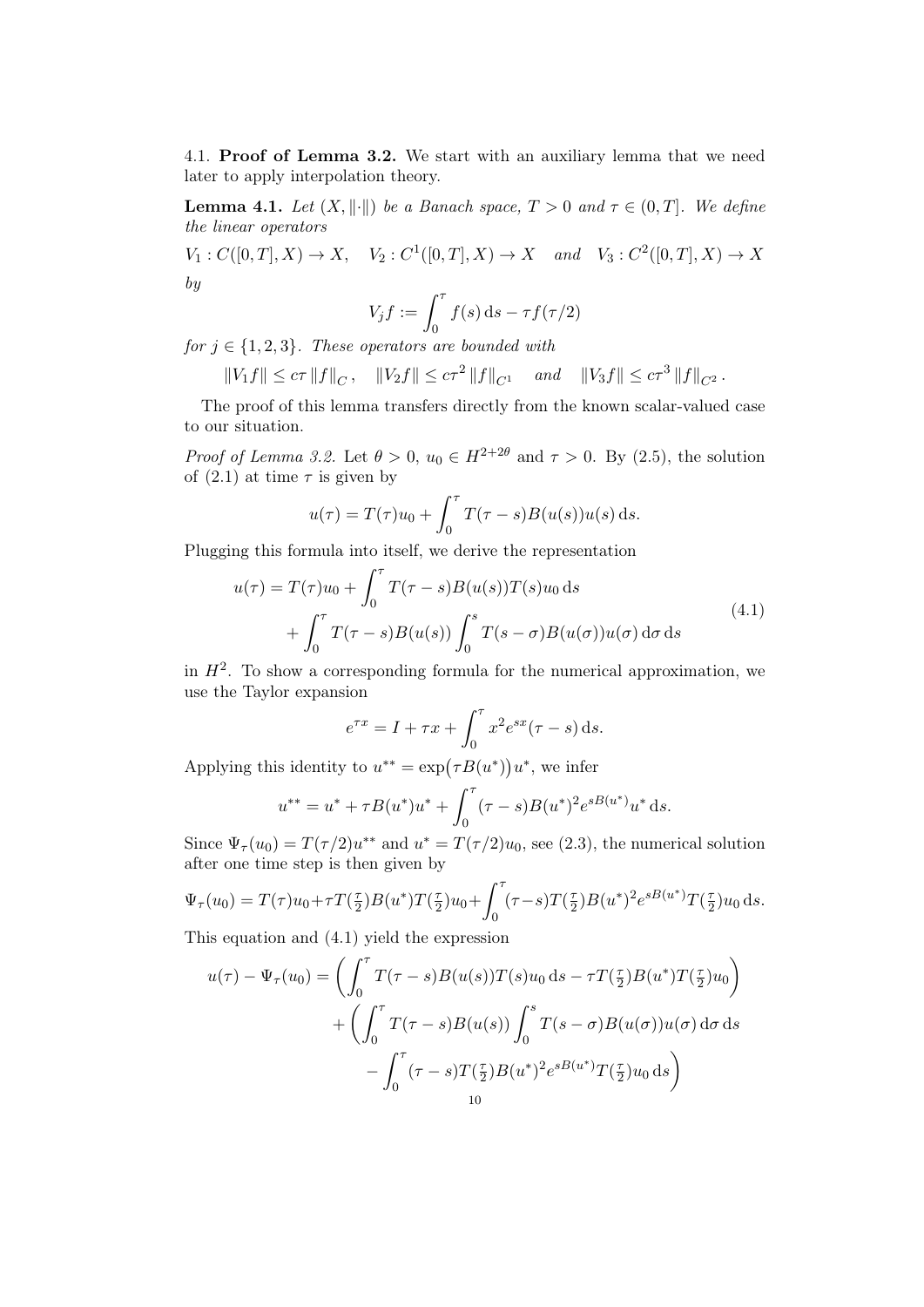$$
=: I_1 + I_2. \tag{4.2}
$$

1) *Bound on*  $I_1$ : We look at the function  $w : [0, T] \to H^2$ ;

$$
w(s) := T(\tau - s)B(u(s))T(s)u_0,
$$

and estimate

$$
||I_1||_{H^2} \le ||\int_0^\tau w(s) ds - \tau w(\tau/2)||_{H^2} + ||\tau w(\tau/2) - \tau T(\tau/2)B(u^*)T(\tau/2)u_0||_{H^2}
$$
  
=:  $S_1 + S_2.$  (4.3)

For each  $y \in H^{2+2\theta}$ , the maps  $t \mapsto T(t)y$  and  $t \mapsto u(t, y)$  are  $\theta$ -Hölder continuous on  $[0, T]$  by Lemma 2.3. Taking into account Lemma 2.1, we infer that w belongs to  $C^{0,\theta}([0,T],H^2)$  and

$$
||w(s_1) - w(s_2)||_{H^2} \le c\left(M_{2,\theta}^3 + M_2^2 C(M_{2,\theta}, T) + M_2^2 M_{2,\theta}\right) |s_1 - s_2|^{\theta} \tag{4.4}
$$

for all  $s_1, s_2 \in [0, T]$ . The Hölder space  $C^{0,\theta}([0, T], H^2)$  is the real interpolation space  $(C([0,T], H^2), C^1([0,T], H^2))_{\theta,\infty}$ . This can be proved as in the scalar case, see e.g. Examples 1.8 and 1.9 in [17]. An inspection of this proof shows that the occuring constants can be chosen independently of  $\theta \in (0, 1)$ . We can thus interpolate in Lemma 4.1 to derive

$$
S_1 \le \tau^{1+\theta} c \big( M_{2,\theta}^3 + M_2^2 C(M_{2,\theta}, T) + M_2^2 M_{2,\theta} \big) \le C_{1,1} \tau^{1+\theta},\tag{4.5}
$$

where  $C_{1,1}$  only depends on T and  $M_{2,\theta}$ . To deal with  $S_2$  in (4.3), we set

$$
f(t) := (B(u(t/2)) - B(T(t/2)u_0))T(t/2)u_0
$$

for  $0 \le t \le T$ . Lemmas 2.1 and 2.3 yield

$$
||f(t_1) - f(t_2)||_{H^2} \le cM_2^2 ||T(\frac{t_1}{2})u_0 - T(\frac{t_2}{2})u_0||_{H^2} + cM_2^2 ||u(\frac{t_1}{2}) - u(\frac{t_2}{2})||_{H^2}
$$
  
\n
$$
\le cM_2^2 |t_1 - t_2|^{\theta} ||u_0||_{H^{2+2\theta}} + cM_2^2 C(M_{2,\theta}, T) |t_1 - t_2|^{\theta}
$$
  
\n
$$
\le C_{1,2} |t_1 - t_2|^{\theta}
$$
\n(4.6)

for  $t_1, t_2 \in [0, T]$ , where  $C_{1,2}$  only depends on T and  $M_{2,\theta}$ . Using  $f(0) = 0$  and  $S_2 = ||\tau T(\tau /2) f(\tau)||_{H^2}$ 

in  $(4.3)$ , we derive from  $(4.6)$  that

$$
S_2 \le C_{1,2} \tau^{1+\theta}.\tag{4.7}
$$

2) Bound on  $I_2$ : By means of Lemma 2.1, we estimate the two summands of  $I_2$  by

$$
\left\| \int_0^{\tau} T(\tau - s) B(u(s)) \int_0^s T(s - \sigma) B(u(\sigma)) u(\sigma) d\sigma ds \right\|_{H^2} \leq c\tau^2 M_2^5,
$$
  

$$
\left\| \int_0^{\tau} T(\tau/2) B(u^*)^2 e^{sB(u^*)} (\tau - s) u^* ds \right\|_{H^2} \leq c M_2^3 \exp(cT M_2^2) \tau^2.
$$

The assertion follows if we combine the above two inequalities with (4.2), (4.3),  $(4.5)$  and  $(4.7)$ .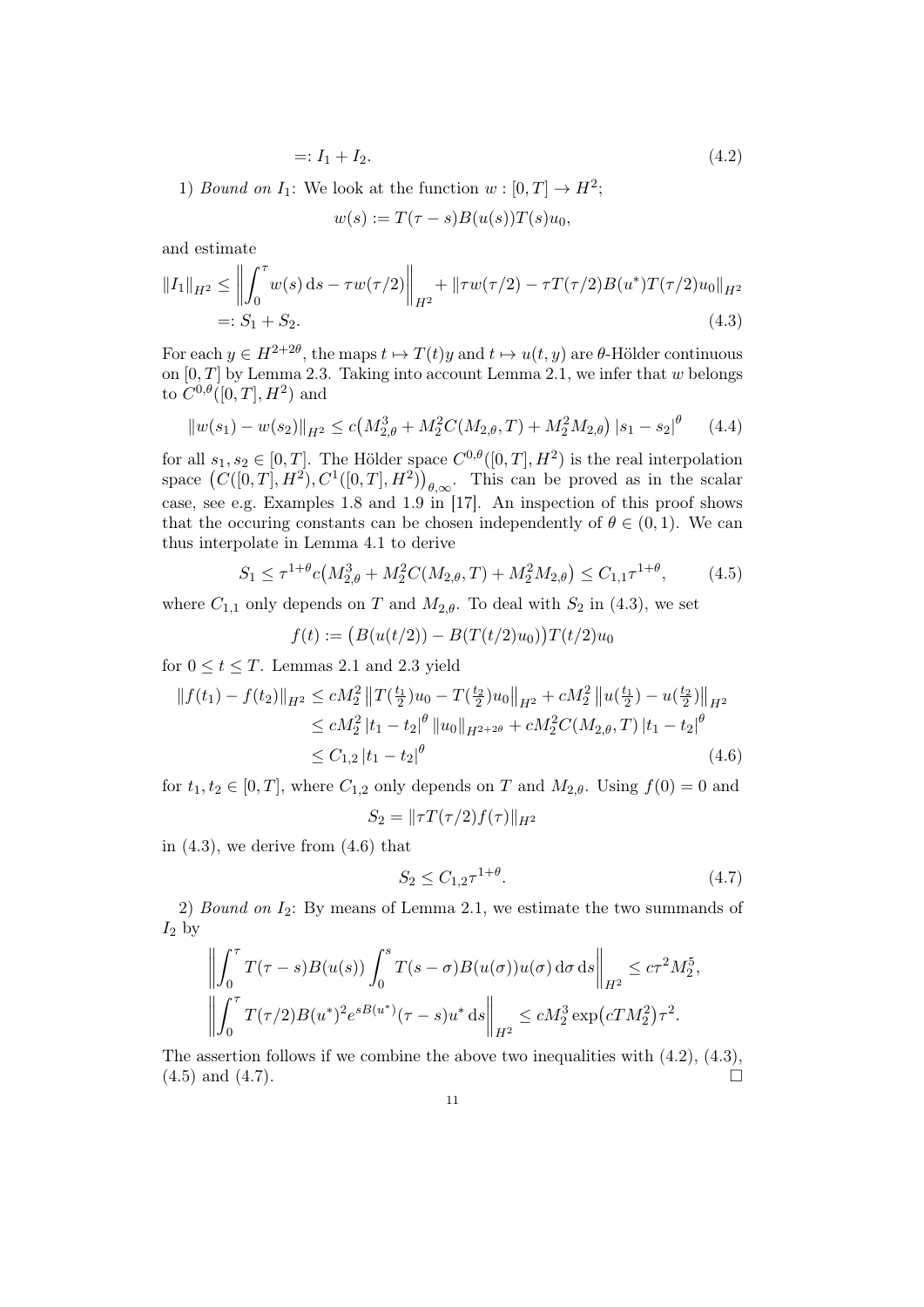4.2. **Proof of Lemma 3.3.** Let  $M \ge 0$  and  $z_0, w_0 \in H^2$  with  $||z_0||_{H^2} \le M$  and  $||w_0||_{H^2} \leq M$ . We first look at the initial value problem

$$
\partial_t z(t) = -i\mu |z(t)|^2 z(t), \quad z(0) = z_0.
$$

It is solved by  $z(t) = \exp(-i\mu t |z_0|^2)z_0$ . We also set  $w(t) = \exp(-i\mu t |w_0|^2)w_0$ . By a straightforward calculation employing also the Sobolev embedding  $H^1 \hookrightarrow$  $L^4$ , we estimate

$$
||z(t)||_{H^2} \le c \Big( ||z_0||_{H^2} + t ||z_0||_{H^2}^3 + t^2 ||z_0||_{H^2}^5 \Big). \tag{4.8}
$$

(If one simply applies Lemma 2.1 here, one obtains worse constants below.) This inequality implies

$$
\|\partial_t z(t) - \partial_t w(t)\|_{H^2} = \left\| |z_0|^2 z(t) - |w_0|^2 w(t) \right\|_{H^2}
$$
\n
$$
\leq c \left( \|z_0\|_{H^2} + \|w_0\|_{H^2} \right) \left( \|z_0\|_{H^2} + t \|z_0\|_{H^2}^3 + t^2 \|z_0\|_{H^2}^5 \right) \|z_0 - w_0\|_{H^2}
$$
\n
$$
+ c \|w_0\|_{H^2}^2 \|z(t) - w(t)\|_{H^2}.
$$
\n(4.9)

Integrating from 0 to  $\tau$ , we derive

$$
||z(\tau) - w(\tau)||_{H^2} = ||z_0 - w_0 + \int_0^{\tau} \partial_t (z(t) - w(t)) dt||_{H^2}
$$
  
\n
$$
\le ||z_0 - w_0||_{H^2} + cM\tau (M + \tau M^3 + \tau^2 M^5) ||z_0 - w_0||_{H^2}
$$
  
\n
$$
+ cM^2 \int_0^{\tau} ||z(t) - w(t)||_{H^2} dt.
$$

The Gronwall inequality now yields

$$
\|z(\tau) - w(\tau)\|_{H^2} \le (1 + cM^2 \tau + (cM^2)^2 \frac{\tau^2}{2} + (cM^2)^3 \frac{\tau^3}{6}) \|z_0 - w_0\|_{H^2} e^{cM^2 \tau} \le e^{cM^2} \|z_0 - w_0\|_{H^2}.
$$
\n(4.10)

Let  $u_0, v_0 \in H^2$  with  $||u_0||_{H^2} \leq M$  and  $||v_0||_{H^2} \leq M$ . Since  $T(\tau/2)$  is unitary,  $(4.10)$  leads to

$$
\begin{split}\n\|\Psi_{\tau}(u_{0}) - \Psi_{\tau}(v_{0})\|_{H^{2}} \\
&= \left\| T(\frac{\tau}{2}) \exp\left(-i\mu\tau \left| T(\frac{\tau}{2})u_{0} \right|^{2}\right) T(\frac{\tau}{2})u_{0} - T(\frac{\tau}{2}) \exp\left(-i\mu\tau \left| T(\frac{\tau}{2})v_{0} \right|^{2}\right) T(\frac{\tau}{2})v_{0} \right\|_{H^{2}} \\
&= \left\| \exp\left(-i\mu\tau \left| T(\tau/2)u_{0} \right|^{2}\right) T(\tau/2)u_{0} - \exp\left(-i\mu\tau \left| T(\tau/2)v_{0} \right|^{2}\right) T(\tau/2)v_{0} \right\|_{H^{2}} \\
&\leq e^{cM^{2}\tau} \left\| T(\tau/2)u_{0} - T(\tau/2)v_{0} \right\|_{H^{2}} = e^{cM^{2}\tau} \left\| u_{0} - v_{0} \right\|_{H^{2}}.\n\end{split}
$$
\nThe result follows with  $C_{2} := cM^{2}$ .

The result follows with  $C_2 := cM^2$ .

4.3. Proof of Lemma 3.5. Let  $\theta \in (0,1)$ . We denote by  $u(s, y_0)$  the solution to (2.1) at time  $s \ge 0$  with initial value  $y_0 \in H^{2+2\theta}$ . Let  $u_0 \in H^{2+2\theta}$  and define

$$
\tau_0 := \min \left\{ \left( \frac{M_2}{Te^{TC_2}C_1} \right)^{1/\theta}, T \right\}.
$$
\n(4.11)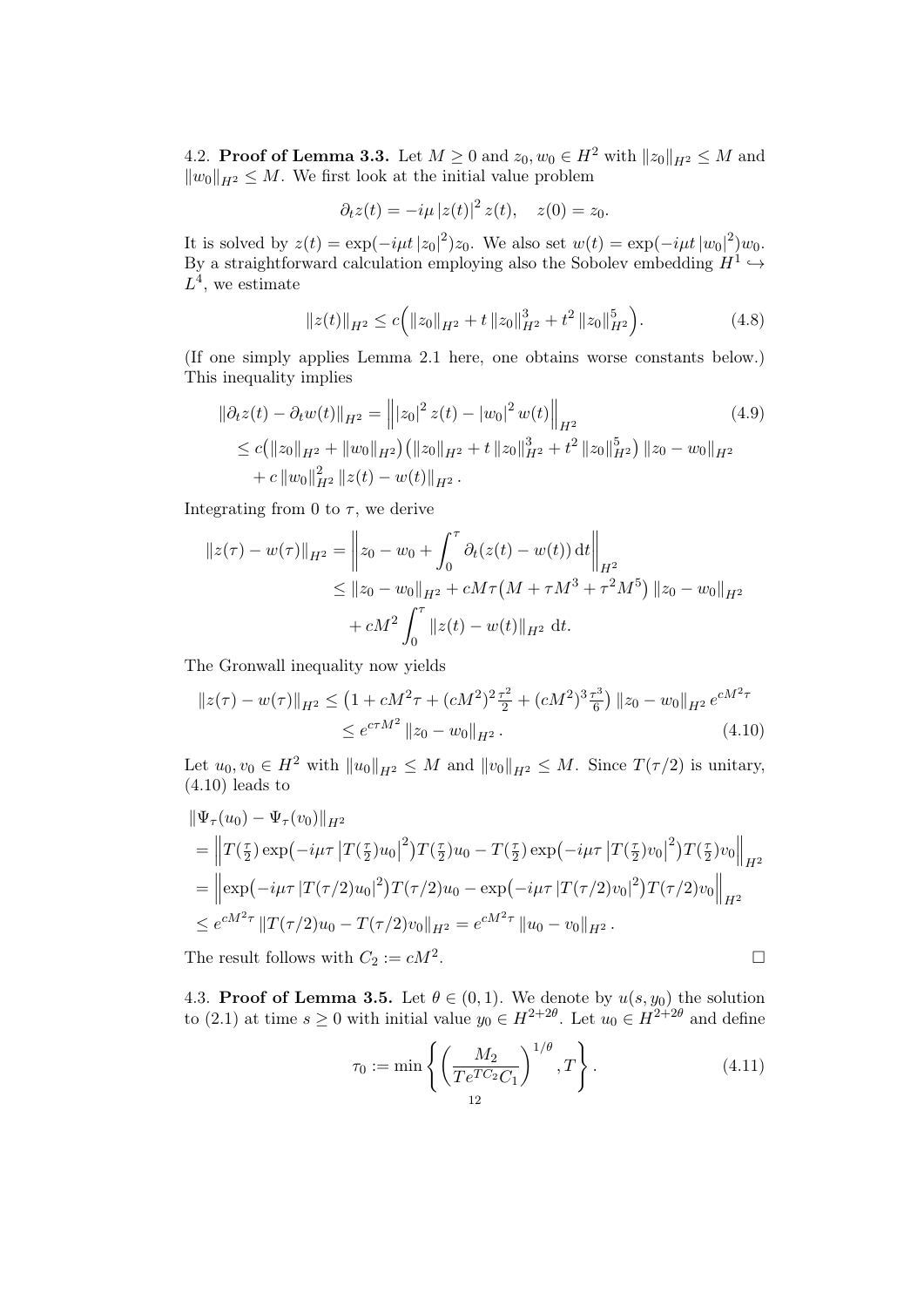We prove part (b) and a stronger version of part (a) by one induction argument. For all  $\tau \in (0, \tau_0], n \in \mathbb{N}_0$  with  $n\tau \in [0, T]$  and  $k \in \{0, \ldots, n\}$  we claim that

$$
\left\| \Psi_{\tau}^{n-k}(u(k\tau, u_0)) - u(n\tau, u_0) \right\|_{H^2} \le T e^{TC_2} C_1 \tau^{\theta}
$$
\n(4.12)

with  $C_1$  from Lemma 3.2 and  $C_2$  from Lemma 3.3 (with  $M := 2M_2$ ) and that

$$
\left\| \Psi_{\tau}^{n-k}(u(k\tau, u_0)) \right\|_{H^2} \le 2M_2 =: \widehat{C}.
$$
 (4.13)

We first note that (4.11) and (4.12) yield

$$
\left\|\Psi_{\tau}^{n-k}(u(k\tau,u_0)) - u(n\tau,u_0)\right\|_{H^2} \le M_2
$$

for  $0 < \tau \leq \tau_0$ , so that (4.13) will follow from (4.12).

We fix  $\tau \in (0, \tau_0]$  and establish (4.12) by induction. The case  $n = 0$  is trivial. Let the induction hypothesis

$$
\left\|\Psi_{\tau}^{n-k}(u(k\tau,u_0)) - u(n\tau,u_0)\right\|_{H^2} \le Te^{TC_2}C_1\tau^{\theta} \le M_2
$$

hold for all  $k \in \{0, \ldots, n\}$  and some  $n \in \mathbb{N}_0$  with  $(n+1)\tau \leq T$ . Hence, (4.13) is valid for all  $k \in \{0, \ldots, n\}$ . We now show  $(4.12)$  with  $n+1$  instead of n. For  $k = n + 1$  the estimate (4.12) is clear. Let  $k \in \{0, \ldots, n\}$ . Estimate (4.13) for n and Lemmas 3.3 and 3.2 imply

$$
\begin{split}\n&\left\|\Psi_{\tau}^{n+1-k}(u(k\tau,u_0)) - u((n+1)\tau,u_0)\right\|_{H^2} \\
&\leq \sum_{j=0}^{n-k} \left\|\Psi_{\tau}^{n-k-j}(\Psi_{\tau}\big(u((k+j)\tau,u_0)\big)\big) - \Psi_{\tau}^{n-k-j}\big(u((k+j+1)\tau,u_0)\big)\right\|_{H^2} \\
&= \sum_{j=0}^{n-k} \left\|\Psi_{\tau}\big(\Psi_{\tau}^{n-k-j}\big(u((k+j)\tau,u_0)\big)\big) - \Psi_{\tau}\big(\Psi_{\tau}^{n-k-j-1}\big(u((k+j+1)\tau,u_0)\big)\big)\right\|_{H^2} \\
&\leq \sum_{j=0}^{n-k} e^{(n-k-j)C_2\tau} \left\|\Psi_{\tau}\big(u((k+j)\tau,u_0)\big) - u\big(\tau,u((k+j)\tau,u_0)\big)\right\|_{H^2} \\
&\leq \sum_{j=0}^{n-k} e^{(n-k-j)C_2\tau} C_1\tau^{1+\theta} \leq T e^{TC_2} C_1\tau^{\theta},\n\end{split}
$$

using that  $n\tau \leq T$ . Estimate (4.12) is thus shown.

### 5. Proof of the convergence theorem for the Strang splitting

We first prove Lemma 3.6 and Lemma 3.7. Then we combine them with Lemma 3.5 to derive Theorem 3.1.

5.1. Proof of Lemma 3.6. The proof of Lemma 3.6 is similar to the one of Lemma 3.2, but we need a Taylor expansion of second order instead of first order. Besides Lemma 4.1 we use here the following fact about a quadrature formula on a two-dimensional simplex.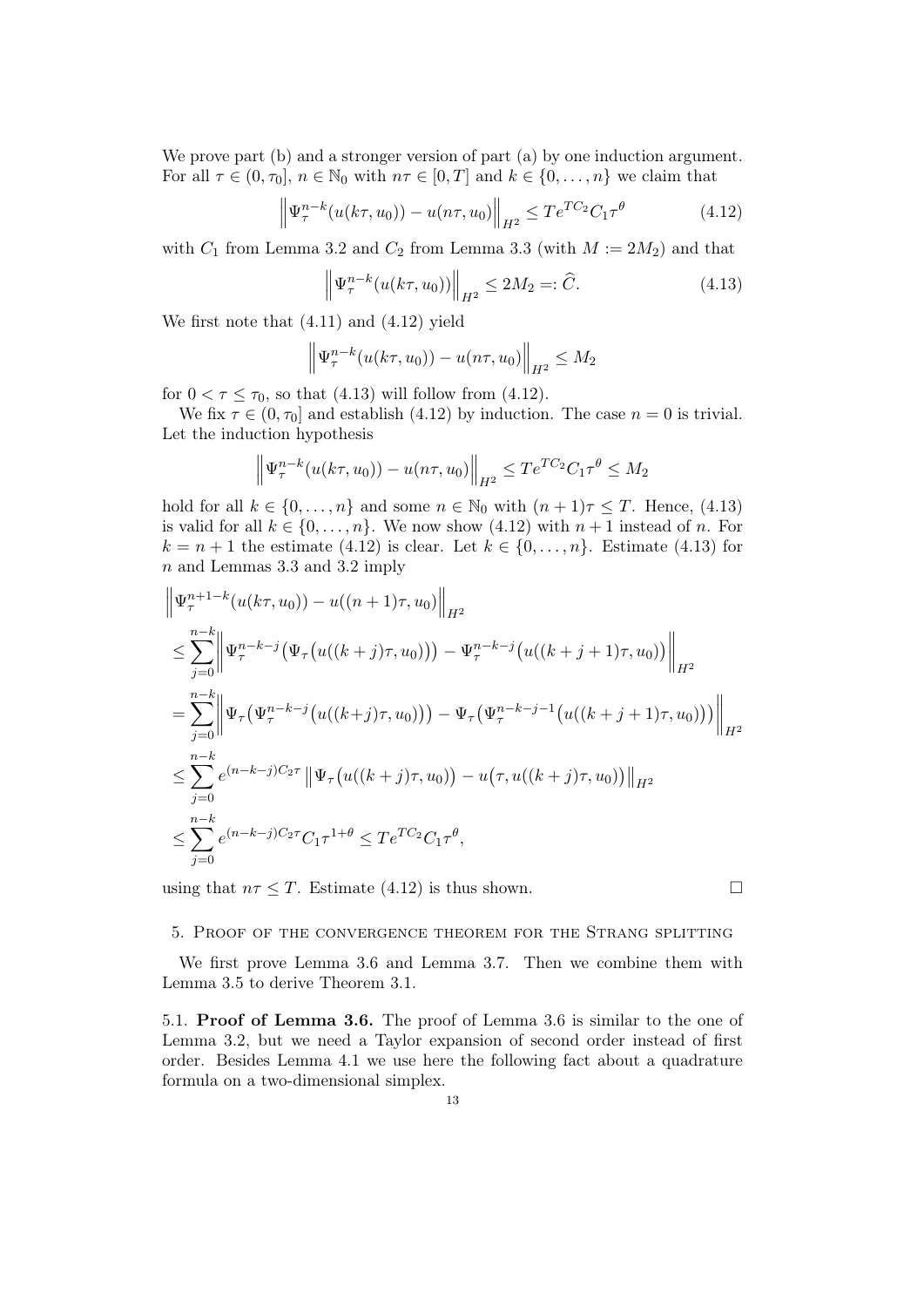**Lemma 5.1.** Let  $(X, \|\cdot\|)$  be a Banach space,  $\tau > 0$  and

$$
S_{\tau} := \{ (x, y) \in \mathbb{R}^2 \mid 0 \le y \le x \le \tau \}.
$$

We define the linear operators

$$
U_1: C(S_{\tau}, X) \to X \quad and \quad U_2: C^1(S_{\tau}, X) \to X
$$

by

$$
U_j f := \int_{S_{\tau}} f(x, y) d(x, y) - \frac{\tau^2}{8} (f(0, 0) + f(\tau, 0) + f(\tau, \tau) + f(2\tau/3, \tau/3)).
$$

These operators are bounded and we have

 $||U_1 f|| \leq \tau^2 ||f||_C$  and  $||U_2 f|| \leq c\tau^3 ||f||_{C^1}$ .

The first estimate in the lemma is clear. To see the second one, we write

$$
f(x,y) - f(a,b) = -\int_0^1 f'(x + r(a-x), y + r(b-y)) \cdot (a-x, b-y) \, dr
$$
  
for  $(a, b) \in \{(0, 0), (\tau, 0), (\tau, \tau), (2\tau/3, \tau/3)\}.$ 

Proof of Lemma 3.6. Let  $\theta \in (0,1)$ ,  $u_0 \in H^{2+2\theta}$  and  $\tau \in (0,T]$ . We use the Taylor expansion

$$
e^{\tau x} = I + \tau x + \frac{\tau^2}{2}x^2 + \frac{1}{2}\int_0^{\tau} (\tau - s)^2 x^3 e^{sx} ds
$$

for  $u^{**} = \exp(\tau B(u^*))u^*$  and obtain

$$
u^{**} = u^* + \tau B(u^*)u^* + \frac{\tau^2}{2}B(u^*)^2u^* + \frac{1}{2}\int_0^\tau (\tau - s)^2B(u^*)^3e^{sB(u^*)}u^* ds. \tag{5.1}
$$

Recall that  $\Psi_{\tau}(u_0) = T(\tau/2)u^{**}$  with  $u^* = T(\tau/2)u_0$ , see (2.3). We apply  $T(\tau/2)$  to (5.1) and insert  $u^* = T(\tau/2)u_0$  thrice, arriving at

$$
\Psi_{\tau}(u_0) = T(\tau)u_0 + \tau T(\tau/2)B(u^*)T(\tau/2)u_0 + \frac{\tau^2}{2}T(\tau/2)B(u^*)^2T(\tau/2)u_0
$$

$$
+ \frac{1}{2}\int_0^{\tau} (\tau - s)^2 T(\tau/2)B(u^*)^3 e^{sB(u^*)} u^* ds.
$$

Subtracting this identity from (4.1), we derive the error formula

$$
u(\tau) - \Psi_{\tau}(u_0)
$$
  
=  $\left( \int_0^{\tau} T(\tau - s)B(u(s))T(s)u_0 ds - \tau T(\tau/2)B(u^*)T(\tau/2)u_0 \right)$  (5.2)  
+  $\left( \int_0^{\tau} T(\tau - s)B(u(s)) \int_0^s T(s - \sigma)B(u(\sigma))u(\sigma) d\sigma ds - \frac{\tau^2}{2} T(\tau/2)B(u^*)^2 T(\tau/2)u_0 \right)$   
-  $\frac{1}{2} \int_0^{\tau} (\tau - s)^2 T(\tau/2)B(u^*)^3 e^{sB(u^*)} u^* ds$   
=:  $I_1 + I_2 + I_3$ .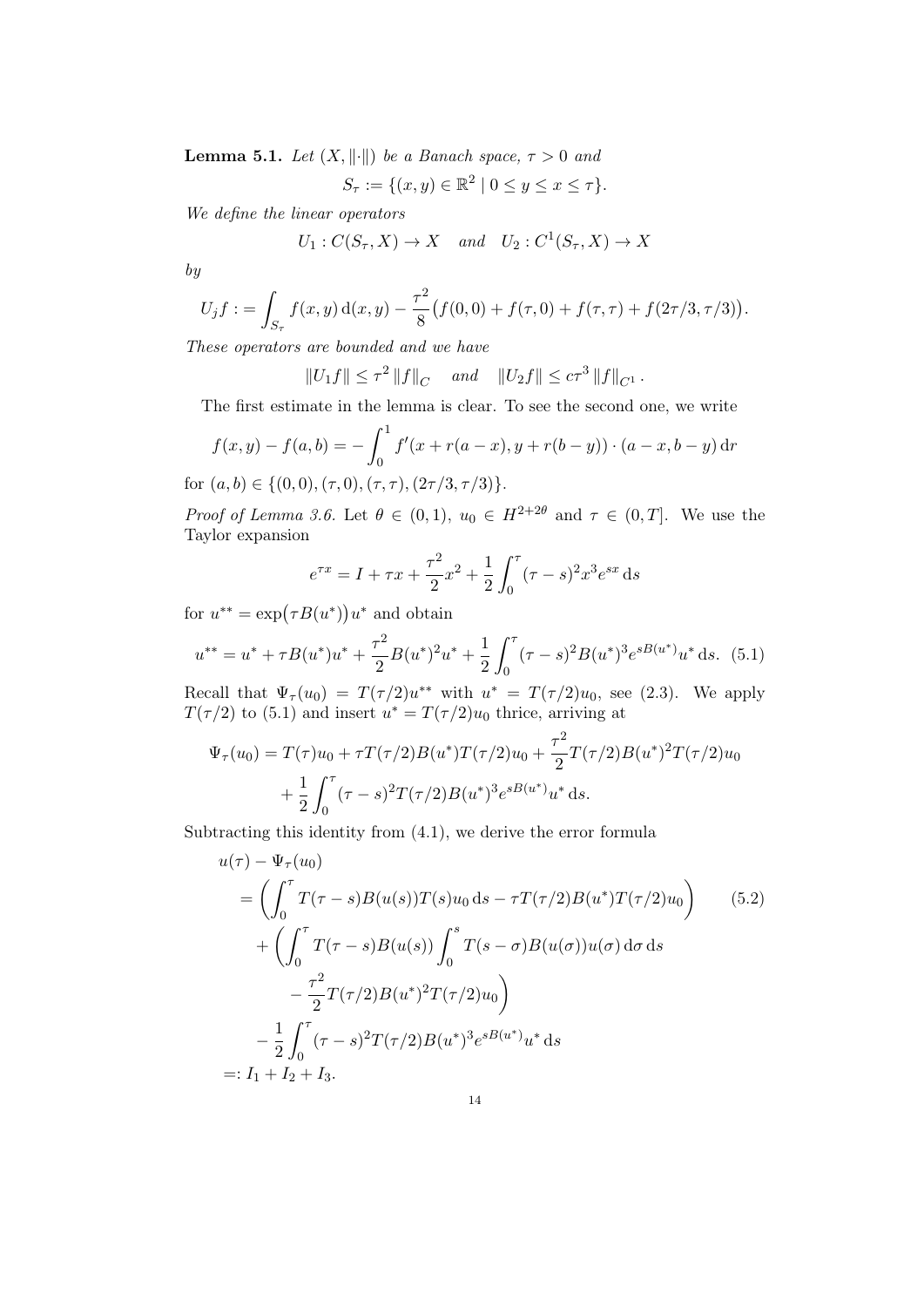1) Bound on  $I_1$ : For  $I_1$  in (5.2), we employ again the function  $w : [0, T] \to H^s$ ;

$$
w(s) = T(\tau - s)B(u(s))T(s)u_0,
$$

and estimate

$$
||I_1||_{L^2} \le \left\| \int_0^{\tau} T(\tau - s) B(u(s)) T(s) u_0 \, ds - \tau w(\tau/2) \right\|_{L^2} + ||\tau w(\tau/2) - \tau T(\tau/2) B(u^*) T(\tau/2) u_0||_{L^2}.
$$
 (5.3)

The first summand on the right-hand side will by controlled by interpolation. First observe that

$$
w'(s) = -Aw(s) - 2i\mu T(t-s) \operatorname{Re}(\overline{u}(s)Au(s))T(s)u_0 + T(t-s)B(u(s))T(s)Au_0.
$$

Estimates (4.4) and (2.4) and Lemmas 2.1 and 2.3 imply that

$$
\|w'(s_1) - w'(s_2)\|_{L^2} \le C_{3,1} |s_1 - s_2|^\theta \quad \text{and} \quad \|w'(s_1)\|_{L^2} \le C_{3,1} \tag{5.4}
$$

for  $s_1, s_2 \in [0, T]$  where  $C_{3,1}$  only depends on T and  $M_{2,\theta}$ . So, w belongs to  $C^{1,\theta}([0,T],L^2)$  which is the interpolation space  $(C^1([0,T],L^2),C^2([0,T],L^2))_{\theta,\infty}$ , cf. again Examples 1.8 and 1.9 in [17]. Lemma 4.1 and interpolation then yield

$$
\left\| \int_0^{\tau} T(\tau - s) B(u(s)) T(s) u_0 ds - \tau w(\tau/2) \right\|_{L^2} \leq c \tau^{2 + \theta} C_{3,1}.
$$
 (5.5)

To treat the second summand in (5.3), as before we look at the function  $f:[0,T] \to L^2$  given by

$$
f(t) = (B(u(t/2)) - B(T(t/2)u_0))T(t/2)u_0.
$$

We want to check that f belongs to  $C^{1,\theta}([0,T], L^2)$ . Observe that

$$
2f'(t) = -i\mu \Big( \text{Re}(\overline{u}(t/2)Au(t/2)) - \text{Re}(\overline{T(t/2)u_0}(T(t/2)Au_0)) \Big) T(t/2)u_0 + (B(u(t/2)) - B(T(t/2)u_0)) T(t/2)Au_0.
$$

As above we deduce that

$$
|| f'(t_1) - f'(t_2)||_{L^2} \le c M_2^2 C(M_{2,\theta}, T) |t_1 - t_2|^{\theta} + c M_2^2 |t_1 - t_2|^{\theta} ||u_0||_{H^{2+2\theta}}
$$
  
 
$$
\le C_{3,2} |t_1 - t_2|^{\theta}
$$

for all  $t_1, t_2 \in [0, T]$  with a constant  $C_{3,2}$  only depending on T and  $M_{2,\theta}$ . Since  $f(0) = 0$  and  $f'(0) = 0$ , it follows

$$
||f(\tau)||_{L^2} = \left\| \int_0^{\tau} (f'(s) - f'(0)) ds \right\|_{L^2} \leq C_{3,2} \tau^{1+\theta}.
$$

We then conclude

$$
\|\tau w(\tau/2) - \tau T(\tau/2)B(u^*)T(\tau/2)u_0\|_{L^2} = \|\tau T(\tau/2)f(\tau)\|_{L^2} \le C_{3,2}\tau^{2+\theta}.
$$
 (5.6)

The expressions (5.3), (5.5) and (5.6) yield  $||I_1||_{H^2} \leq \widetilde{C}_3 \tau^{2+\theta}$  with a constant  $\widetilde{C}_3$  that only depends on T and  $M_{2,\theta}$ .

2) Bound on  $I_2$ : We now tackle the summand  $I_2$  in (5.2). We define

$$
v(s,\sigma) := T(\tau - s)B(u(s))T(s-\sigma)B(u(\sigma))u(\sigma)
$$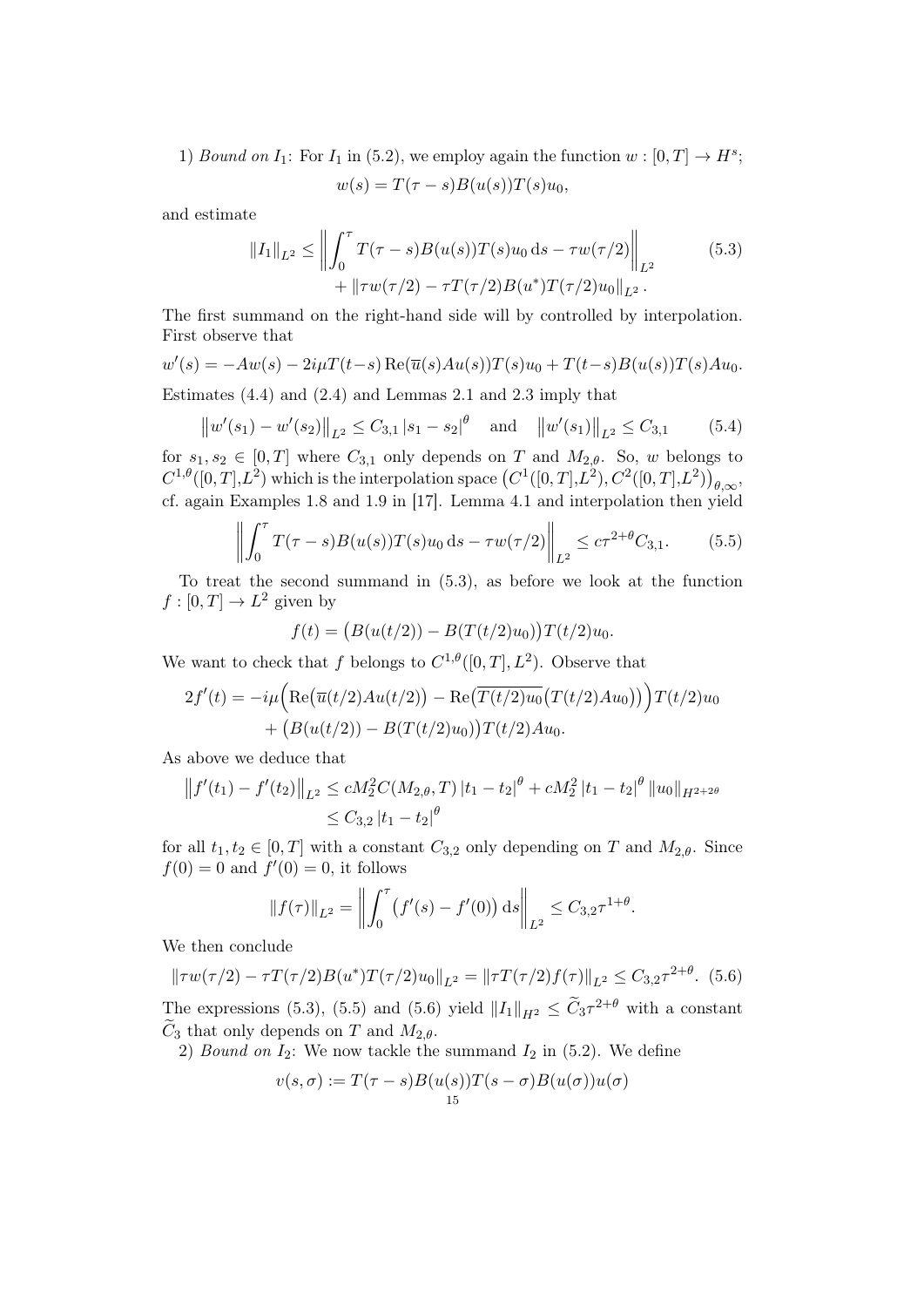for  $(s, \sigma) \in [0, T] \times [0, T]$  and split

$$
||I_2||_{L^2} \le Q + R \tag{5.7}
$$

with the abbreviations

$$
Q := \left\| \int_0^{\tau} \int_0^s T(\tau - s) B(u(s)) T(s - \sigma) B(u(\sigma)) u(\sigma) d\sigma ds - \frac{\tau^2}{8} (v(0, 0) + v(\tau, 0) + v(\tau, \tau) + v(2\tau/3, \tau/3)) \right\|_{L^2},
$$
  

$$
R := \left\| \frac{\tau^2}{8} (v(0, 0) + v(\tau, 0) + v(\tau, \tau) + v(2\tau/3, \tau/3)) - \frac{\tau^2}{2} T(\tau/2) B(u^*)^2 T(\tau/2) u_0 \right\|_{L^2}.
$$

For all  $(s_1, \sigma_1), (s_2, \sigma_2) \in S_{\tau}$ , Lemmas 2.1 and 2.3 imply

$$
||v(s_1, \sigma_1) - v(s_2, \sigma_2)||_{L^2} \le c \Big(M_2^3 M_0 C(M_{2,\theta}, T) + M_2^5\Big) \left| \left(\begin{array}{c} s_1 - s_2 \\ \sigma_1 - \sigma_2 \end{array}\right) \right|^\theta
$$
  
 
$$
\le C_{4,1} \left| \left(\begin{array}{c} s_1 - s_2 \\ \sigma_1 - \sigma_2 \end{array}\right) \right|^\theta
$$

where  $C_{4,1}$  only depends on T and  $M_{2,\theta}$ . Interpolating in Lemma 5.1, we infer

$$
Q \le c\tau^{2+\theta}C_{4,1}.\tag{5.8}
$$

To estimate R, we introduce the function  $g: [0, T] \to L^2$  by

$$
g(t) := T(t)B(u_0)^2u_0 + B(u(t))T(t)B(u_0)u_0
$$
  
+ B(u(t))<sup>2</sup>u(t) + T(t/3)B(u(2t/3))T(t/3)B(u(t/3))u(t/3)  
- 4T(t/2)B(T(t/2)u\_0)<sup>2</sup>T(t/2)u\_0.

For all  $t_1, t_2 \in [0, T]$ , we derive from Lemmas 2.1 and 2.3 that

$$
||g(t_1) - g(t_2)||_{L^2} \le c\big(M_2^5 |t_1 - t_2|^{\theta} + M_2^4 C(M_{2,\theta},T) |t_1 - t_2|^{\theta}\big).
$$

Since  $g(0) = 0$  and  $R =$  $\tau^2$  $\frac{\sigma^2}{8}g(\tau)\Big\|_{L^2}$ , this inequality leads to

$$
R = \left\| \frac{\tau^2}{8} g(\tau) \right\|_{L^2} \le C_{4,2} \tau^{2+\theta} \tag{5.9}
$$

with  $C_{4,2}$  only depending on T and  $M_{2,\theta}$ . From (5.7), (5.8) and (5.9) we conclude

$$
||I_2||_{L^2} \le cC_{4,1}\tau^{2+\theta} + C_{4,2}\tau^{2+\theta} =: \widetilde{C}_4\tau^{2+\theta}
$$

where  $\widetilde{C}_4$  only depends on T and  $M_{2,\theta}$ .

3) Bound on  $I_3$ : The summand  $I_3$  of (5.2) can directly be controlled using Lemma 2.1 so that  $I_3$  is bounded by  $\widetilde{C}_5 \tau^{2+\theta}$  for a constant  $\widetilde{C}_5$  that only depends on T and  $M_2$ .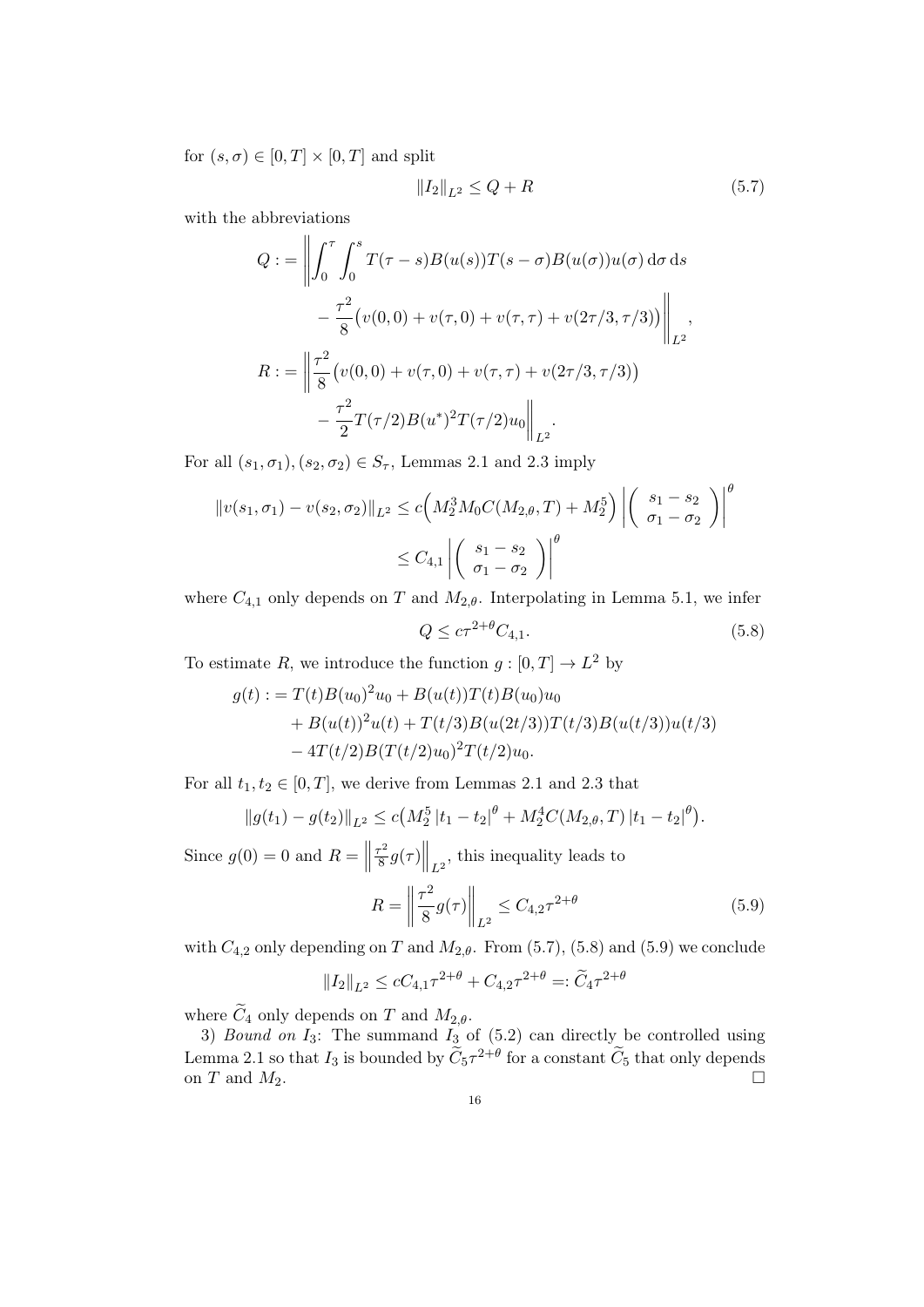5.2. **Proof of Lemma 3.7.** Let  $u_0, v_0 \in H^2$  with  $||u_0||_{H^2} \leq M$  and  $||v_0||_{H^2} \leq$ M. For  $z_0, w_0 \in H^2$ , we look at the solutions of the initial value problems

$$
\partial_t z(t) = -i\mu |z(t)|^2 z(t), \quad z(0) = z_0,
$$
  

$$
\partial_t w(t) = -i\mu |w(t)|^2 w(t), \quad w(0) = w_0.
$$

As in (4.9) one shows the estimate

$$
\begin{aligned} \|\partial_t z(t) - \partial_t w(t)\|_{L^2} &\leq c \big( \|z_0\|_{H^2} + \|w_0\|_{H^2} \big) \big( \|z_0\|_{H^2} + t \|z_0\|_{H^2}^3 \\ &+ t^2 \|z_0\|_{H^2}^5 \big) \, \|z_0 - w_0\|_{L^2} + c \, \|w_0\|_{H^2}^2 \, \|z(t) - w(t)\|_{L^2} \,. \end{aligned}
$$

From this fact we conclude as in (4.10) that

$$
\left\|\exp(-i\mu\tau |z_0|^2)z_0 - \exp(-i\mu\tau |w_0|^2)w_0\right\|_{L^2} \le e^{C_4\tau} \|z_0 - w_0\|_{L^2}
$$

for a constant  $C_4$  that only depends on T,  $||z_0||_{H^2}$  and  $||w_0||_{H^2}$ . As in the proof of Lemma 3.3 we then arrive at

$$
\|\Psi_{\tau}(u_0)-\Psi_{\tau}(v_0)\|_{L^2}\leq e^{C_4\tau}\,\|u_0-v_0\|_{L^2}.
$$

5.3. **Proof of Theorem 3.1.** Let  $\theta > 0$  and  $u_0 \in H^{2+2\theta}$ . Take  $\tau \in (0, \tau_0]$  with  $\tau_0$  from Lemma 3.5 and  $n \in \mathbb{N}$  with  $n\tau \in [0, T]$ . We have

$$
u(n\tau) - \Psi_{\tau}^{n}(u_0) = \sum_{k=0}^{n-1} \Psi_{\tau}^{k}(u((n-k)\tau)) - \Psi_{\tau}^{k+1}(u((n-k-1)\tau)).
$$

In view of Lemma 3.5, the expressions  $\Psi_{\tau}^{l}(u((n-1-l)\tau))$  with  $l \in \{0, ..., n-1\}$ are bounded in  $H^2$  by a constant  $\widehat{C}$  that only depends on  $M_2$ . Iteratively, Lemma 3.7 with  $M := \widehat{C}$  can thus be applied to all summands appearing in the second line of the following calculation. Together with Lemma 3.6 we derive

$$
||u(n\tau) - \Psi_{\tau}^{n}(u_{0})||_{L^{2}}
$$
  
\n
$$
\leq \sum_{k=0}^{n-1} ||\Psi_{\tau}(\Psi_{\tau}^{k-1}(u((n-k)\tau))) - \Psi_{\tau}(\Psi_{\tau}^{k}(u((n-k-1)\tau)))||_{L^{2}}
$$
  
\n
$$
\leq \sum_{k=0}^{n-1} e^{kC_{4}\tau} ||u(\tau, u((n-k-1)\tau)) - \Psi_{\tau}(u((n-k-1)\tau))||_{L^{2}}
$$
  
\n
$$
\leq \sum_{k=0}^{n-1} e^{kC_{4}\tau} C_{3}\tau^{2+\theta} \leq T e^{TC_{4}} C_{3}\tau^{1+\theta},
$$

where we use again  $n\tau \leq T$ .

# 6. Proof of the convergence theorem for the Lie spliting

We first prove the Lemmas 3.9 and 3.10. Using them, we then establish Lemma 3.11 and Theorem 3.8.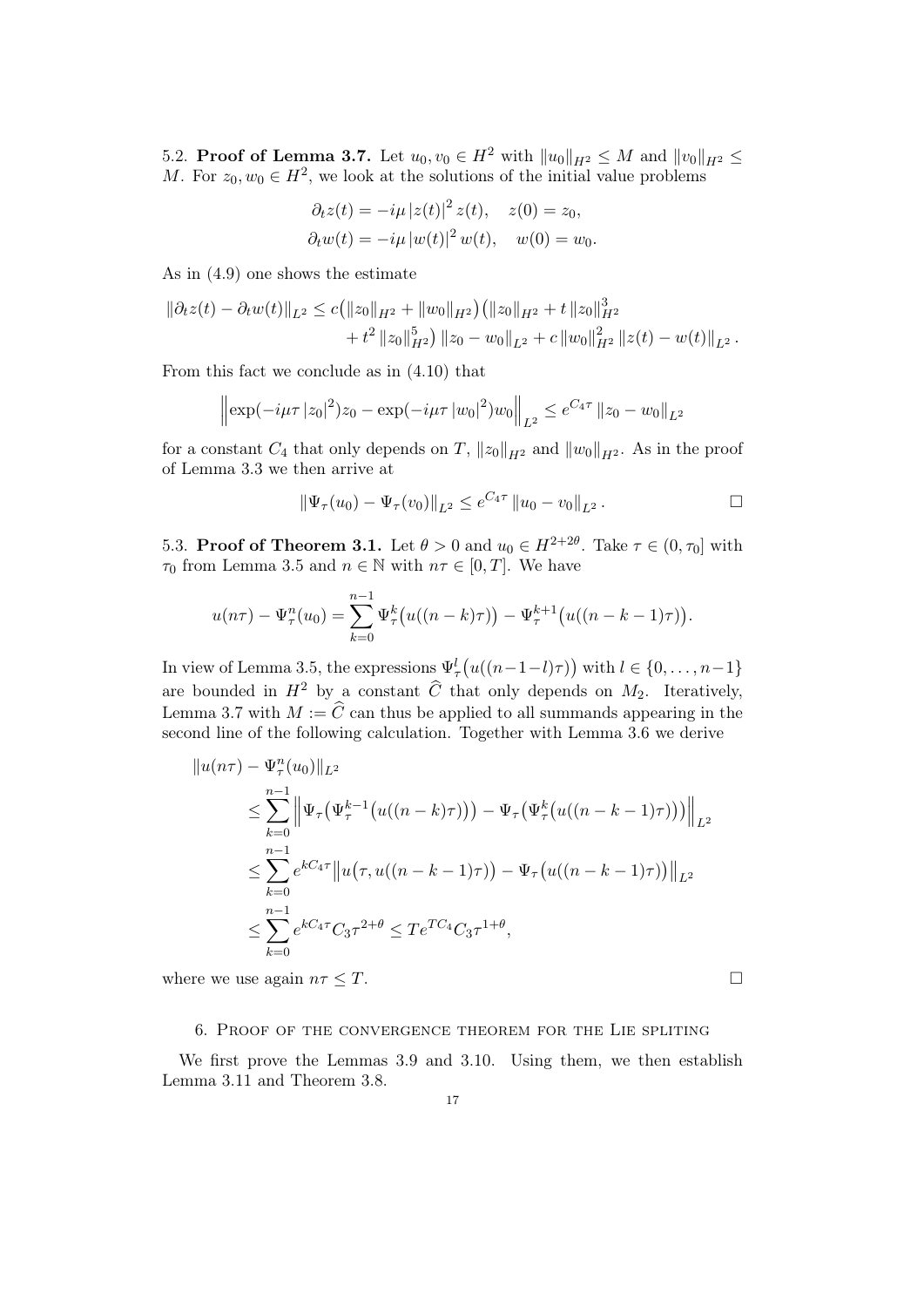6.1. Proof of Lemma 3.9. We again start with a lemma needed for an interpolation argument. The very simple proof is omitted.

**Lemma 6.1.** Let  $T > 0$  and  $\tau \in (0, T]$ . We define the Banach space  $Z :=$  $C^1([0,T], L^2) \cap C([0,T], H^2)$  with norm

$$
||f||_Z := ||f||_{C^1([0,T],L^2)} + ||f||_{C([0,T],H^2)}
$$

and the linear operators

$$
V_1: Z \to H^2 \quad and \quad V_2: Z \to L^2 \quad by \quad V_j f := \int_0^\tau f(s) \, ds - \tau f(0).
$$

These operators are bounded and we have

$$
||V_1 f||_{H^2} \leq 2\tau ||f||_Z
$$
 and  $||V_2 f||_{L^2} \leq \tau^2 ||f||_Z$ .

*Proof of Lemma 3.9.* Let  $u_0 \in H^2$  and  $\tau > 0$ . By (2.5), the solution of (2.1) at time  $\tau$  is given by

$$
u(\tau) = T(\tau)u_0 + \int_0^{\tau} T(\tau - s)B(u(s))u(s) ds.
$$

Applying the Taylor expansion

$$
e^{\tau x} = I + \tau x + \int_0^{\tau} (\tau - s) x^2 e^{\tau x} ds
$$

to  $\Phi_{\tau}(u_0) = \exp(\tau B(\tilde{u}))\tilde{u}$  with  $\tilde{u} = T(\tau)u_0$ , see (2.2), we determine the numerical solution after one time step as

$$
\Phi_{\tau}(u_0) = T(\tau)u_0 + \tau B(\tilde{u})\tilde{u} + \int_0^{\tau} (\tau - s)B(\tilde{u})^2 e^{sB(\tilde{u})} \tilde{u} ds.
$$
 (6.1)

The difference of  $(2.5)$  and  $(6.1)$  is

$$
u(\tau) - \Phi_{\tau}(u_0) = \left( \int_0^{\tau} T(\tau - s) B(u(s)) u(s) \, ds - \tau B(\tilde{u}) \tilde{u} \right)
$$

$$
- \int_0^{\tau} (\tau - s) B(\tilde{u})^2 e^{sB(\tilde{u})} \tilde{u} \, ds \qquad (6.2)
$$

$$
=: I_1 + I_2.
$$

1) Bound on  $I_1$ : To estimate  $I_1$ , we again look at the function  $w : [0, T] \to H^2$ ;  $w(s) := T(\tau - s)B(u(s))u(s),$ 

and write

$$
I_1 = \left(\int_0^{\tau} T(\tau - s)B(u(s))u(s) ds - \tau w(0)\right) + \left(\tau w(0) - \tau B(\tilde{u})\tilde{u}\right)
$$
(6.3)  
=:  $S_1 + S_2$ .

As in (5.4) we see that w belongs  $C^1([0,T], L^2) \cap C([0,T], H^2)$  and that its norm in this space is bounded by a constant  $\widetilde{C}_{1,1}$  only depending on  $M_2$ . Lemma 6.1 then yields

$$
||S_1||_{L^2} \leq C_{1,1}\tau^2
$$
 and  $||S_1||_{H^2} \leq 2C_{1,1}\tau$ ,

so that

$$
||S_1||_{H^{7/4}} \leq cC_{1,1}\tau^{9/8}
$$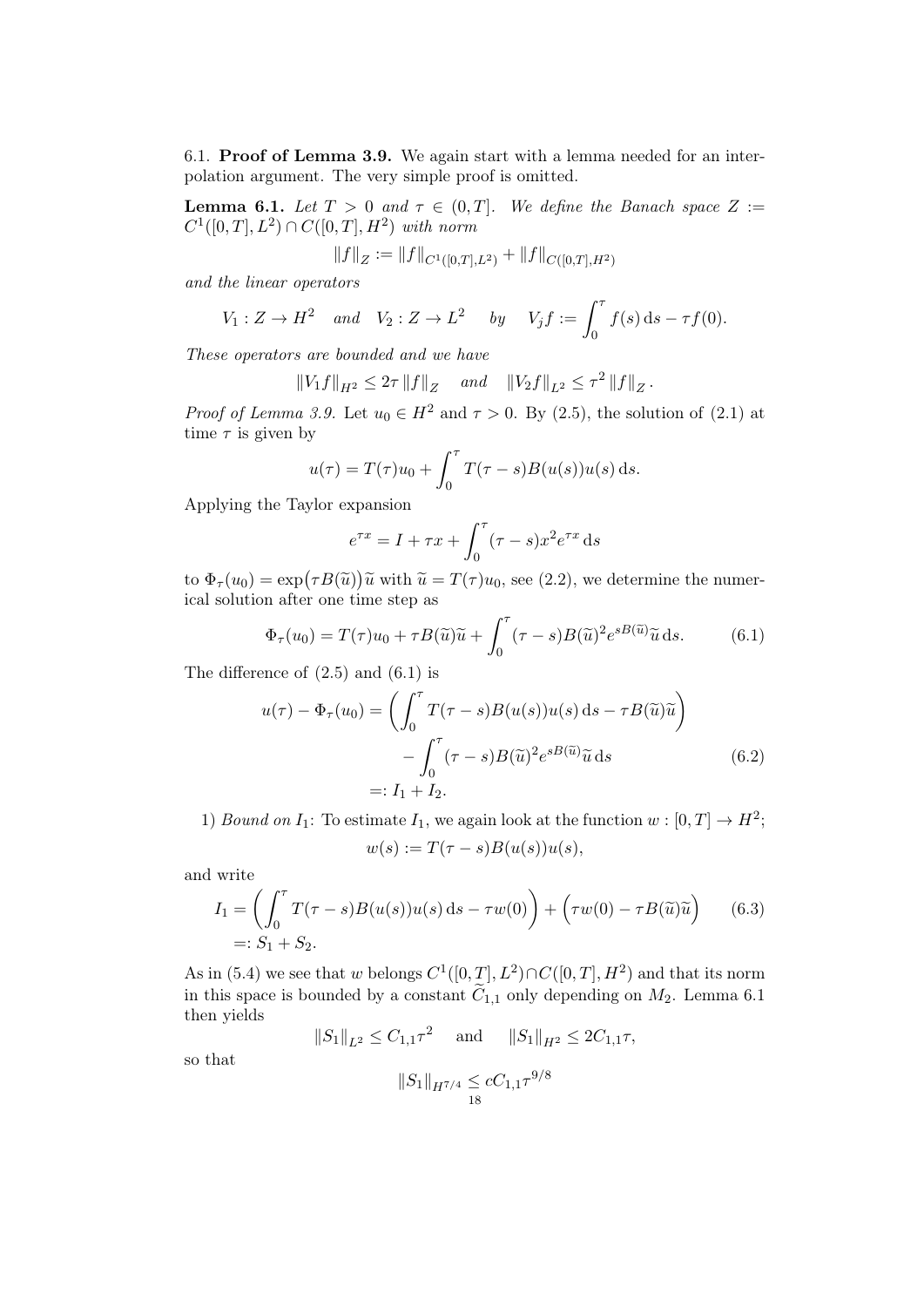by interpolation. For  $S_2$  we note that  $w(0) = T(\tau)B(u_0)u_0$  and

$$
T(\tau)B(u_0)u_0 - B(T(\tau)u_0)T(\tau)u_0 = (T(\tau)B(u_0)u_0 - B(u_0)u_0) \qquad (6.4)
$$

$$
+ (B(u_0)(u_0 - T(\tau)u_0)) + ((B(u_0) - B(T(\tau)u_0))T(\tau)u_0).
$$

To treat the first term on the right-hand side, we define  $f_1 : [0, T] \rightarrow H^2$  by  $f_1(t) := T(t)B(u_0)u_0 - B(u_0)u_0$ . Since  $f_1(0) = 0$ , Lemma 2.3 yields

$$
||f_1(\tau)||_{H^{7/4}} \le c ||u_0||_{H^2}^3 \tau^{1/8},
$$
  

$$
||f_1(\tau)||_{L^2} \le \int_0^{\tau} ||f'(s)||_{L^2} ds \le c ||u_0||_{H^2}^3 \tau.
$$

For the other two terms in (6.4) one obtains analogous estimates. So we can bound

$$
||S_2||_{H^{7/4}} \leq C_{1,2} \tau^{9/8}
$$
 and  $||S_2||_{L^2} \leq C_{1,2} \tau^2$ 

with a constant  $C_{1,2}$  only depending on  $M_2$ . In view of  $(6.3)$  we obtain

 $||I_1||_{H^{7/4}} \leq \widetilde{C}_1 \tau^{9/8}$  and  $||I_1||_{L^2} \leq \widetilde{C}_1 \tau^2$ 

where  $\widetilde{C}_1$  only depends on  $M_2$ .

2) Bound on  $I_2$ : Lemma 2.1 allows to estimate the second term in  $(6.2)$  by

$$
||I_2||_{H^{7/4}} \le cM_2^4 e^{cTM_2^2} T^{7/8} \tau^{9/8} \le \widetilde{C}_2 \tau^{9/8},
$$
  

$$
||I_2||_{L^2} \le cM_2^4 e^{cTM_2^2} \tau^2 \le \widetilde{C}_2 \tau^2
$$

with a constant  $\widetilde{C}_2$  only depending on T and  $M_2$ .

Proof of Lemma 3.10, Lemma 3.11 and Theorem 3.8. One shows Lemma 3.10 in the same way as Lemmas 3.3 and 3.7, using instead of (4.8) only Lemma 2.1 to estimate  $z(t)$  in  $H^{7/4}$ . Based on Lemmas 3.9 and 3.10, one proves Lemma 3.11 as Lemma 3.5 with  $\theta = 1/8$  and  $M_{7/4}$  instead of  $M_2$ . Finally Lemmas 3.9, 3.10 and 3.11 imply Theorem 3.8 as in the proof of Theorem 3.1.

#### **REFERENCES**

- [1] A. Benyi and T. Oh, The Sobolev inequality on the torus revisited. Publ. Math. Debrecen 83 (2013), 359–374.
- [2] J. Bergh and J. Löfström, *Interpolation Spaces*. Springer, 1976.
- [3] C. Besse, B. Bidégaray and S. Descombes, Order estimates in time of splitting methods for the nonlinear Schrödinger equation. SIAM J. Numer. Anal. 40 (2002) 26–40.
- [4] M. Caliari, G. Kirchner and M. Thalhammer, *Convergence and energy conservation of the* Strang time-splitting hermite spectral method for nonlinear Schrödinger equations. Unpublished manuscript (2007), http://profs.sci.univr.it/ caliari/pdf/preCKT07.pdf.
- [5] T. Cazenave, Semilinear Schrödinger Equations. American Mathematical Society, Providence (RI), 2003.
- [6] E. Faou, Geometric Numerical integration of Schrödinger Equations. European Mathematical Society, Zürich, 2002.
- [7] L. Gauckler, Error analysis of trigonometric integrators for semilinear wave equations. SIAM J. Numer. Anal. 53 (2015), 1082–1066.